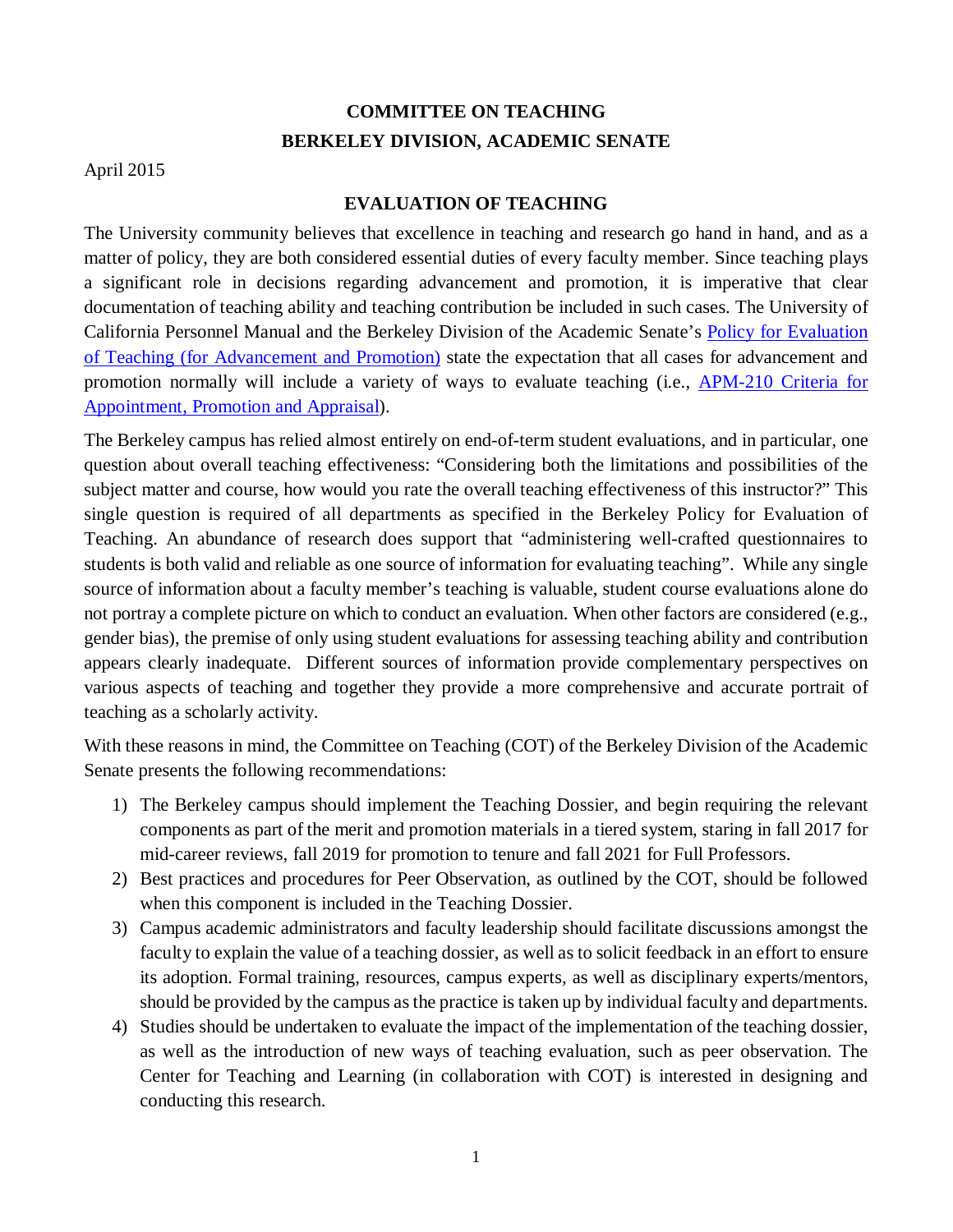## *Background*

The essential question in the evaluation of teaching is whether the candidate contributes in an effective, creative and appropriate way to the teaching mission of the department. The documentation of teaching ability and teaching contribution can be evaluated from information in the following five main areas:

- **Course Design**, illustrated by the design of new courses or redesign of existing courses to adapt and keep current the body of knowledge as well as contributions to curriculum and instruction.
- **Teaching Methodologies**, illustrated by presentation of material.
- **Content Knowledge**, demonstrated by command of the subject.
- **Student Learning**, illustrated by selection of relevant work to be conducted by the student, appropriate evaluation and effective feedback to the student on material submitted.
- **Departmental Responsibility**, including directing student research, advising students and/or postdocs and guiding and supervising Graduate Student Instructors, in addition to regular teaching load.

For a description of these components, the reader is referred to the Policy for Evaluation of Teaching- for Advancement and Promotion. The sources of information for evaluating teaching generally come from a variety of sources such as; a) current students, b) former students and alumni, c) graduate student instructors (GSIs), d) faculty colleagues, and e) self-evaluations. Various methods can be used to gather data from these sources and include rating forms or detailed questionnaires, written appraisals, letters or responses to open-ended questions on rating forms, interviews and peer observations among others. Combining these sources and methods, it is possible to collect a variety of information about a faculty member's teaching.

An existing Berkeley model for evaluating and advancing teaching excellence is the annual selection of the Distinguished Teaching Award (DTA) recipients. The process through which distinguished teachers are selected each year includes a two-stage creation of a teaching dossier, as well as classroom observations of nominees. The COT recognizes that there is no one way to be an excellent teacher, and instead uses the multiple lines of evidence provided in the dossiers to determine if "such sustained excellence in teaching incites intellectual curiosity in students, inspires departmental colleagues, and makes students aware of significant relationships between the academy and the world at large." The COT, which has selected the DTA recipients each year since 1959, has also set forth the following criteria for teaching excellence:

- Effective design and redesign of courses.
- Ability to engage and inspire in students independent and original thinking.
- Enthusiasm and vitality in learning and teaching.
- Active involvement in and guidance of student research projects, both undergraduate and graduate.
- Advising students with personal attention and care.
- Mentorship and supervision of Graduate Student Instructors (GSIs) that facilitates effective teaching.

These criteria serve as a flexible template for use in evaluations of teaching dossiers for merit and promotion consistently across disciplines.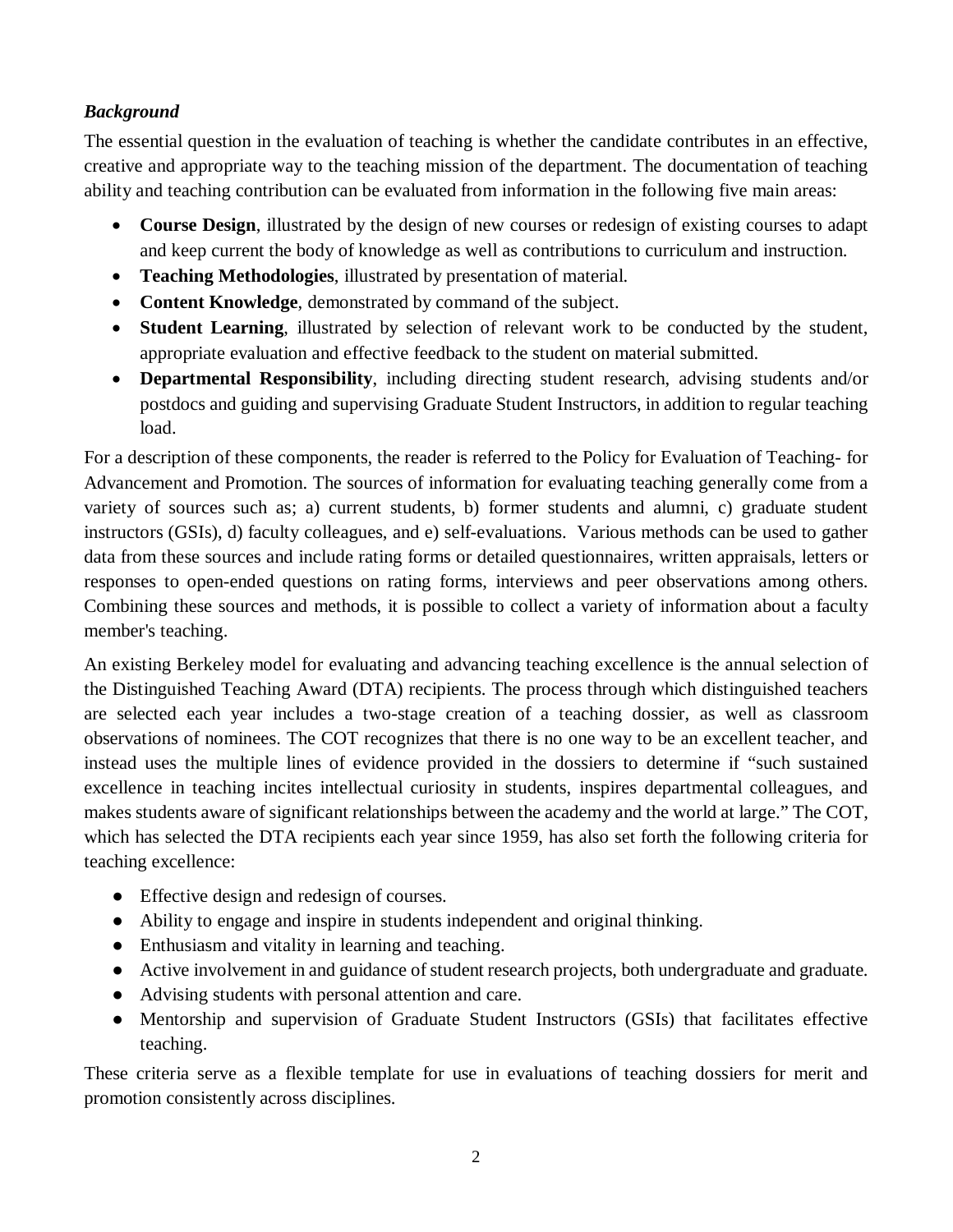#### **PART I: THE TEACHING DOSSIER**

Teaching dossiers provide context and document evidence of teaching drawn from a variety of sources. Dossiers provide the opportunity to evaluate teaching longitudinally, situating teaching as an ongoing process of inquiry, experimentation, and reflection. In addition to helping faculty members reflect on and improve their teaching through the process of selecting and organizing material to include, dossiers contribute to a more professional view of teaching as a scholarly activity.

The COT believes that the use of Teaching Dossiers is the best way to get at the complexity and individuality of teaching. Because the content and organization of dossiers will differ from one professor to another, reflecting this complexity and individuality, the use of dossiers for tenure and promotion decisions should include certain required items along with elective ones. Required elements would allow for evaluative comparisons across departments and disciplines, while elective items encourage evidence of what makes a faculty member's teaching unique and effective. These elective items could be included in the dossier, at the discretion of individual faculty members. The COT recommends the adoption of the Teaching Dossier and present a list of required and elective items which are aligned with the 1987 Policy for the Evaluation of Teaching (for Promotion and Tenure):

#### *Required Elements of a Teaching Dossier:*

- **Department Chair's letter**. A carefully prepared Chair's letter is an essential part of a Teaching dossier. An effective letter from the chair will describe departmental teaching evaluation procedures, the nature and quality of a candidate's teaching, and the evidence upon which this evaluation is based. Specific details may have been already presented in the Department Ad hoc Committee report, and the Chair letter can provide additional information and a broader perspective on the candidate's teaching ability and contribution to complement the information already discussed in the Ad hoc Committee report. In general, the Chair's letter will also contain a summary of the candidate's contribution to research and service.
- **Department Ad hoc Committee Report.** For mid-career review, promotion to tenure, and promotion to professor reviews, departments are encouraged to convene an ad hoc committee (two or more faculty members) to examine teaching evaluation data and assess a candidate's teaching performance. The ad hoc committee generally provides a significant review of this data, which includes a review of student ratings, individual student comments as well as some evaluation of course content and teaching load. Similarly to the Department Chair's letter, the Ad hoc Committee Report will also contain a detailed review of the candidate's contribution to research and service.
- **Candidate's Teaching Responsibilities**. The instructor must submit a list and description of courses taught by course number. Information regarding enrollment must be included. The candidate should comment on the courses indicating relevant information (e.g., new, team taught, significantly revised) as well as contribution to the undergraduate, graduate or professional curricula.
- **Candidate's Teaching Statement**. The instructor must provide a written statement describing teaching experience and teaching approach, including the goals of specific courses and choices of teaching strategies. The instructor can include excerpts of student's comments from end-ofsemester teaching evaluations as supporting evidence for the relevant courses. The instructor can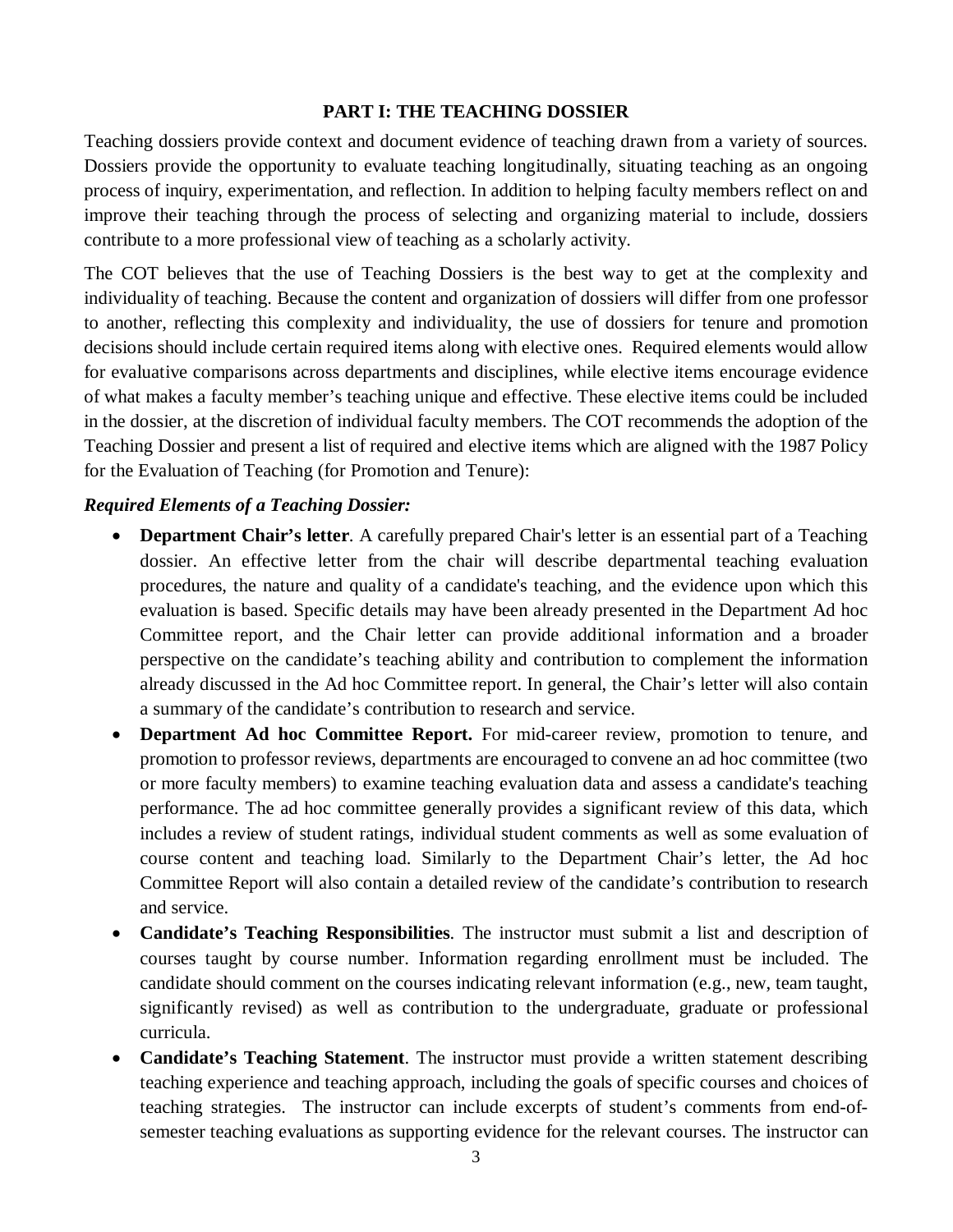document efforts to improve instruction and address comments about teaching performance made by the department chair, colleagues and by students on end-of-semester teaching evaluations.

- **Supervision and Mentoring of Students.** Instructors must describe their role in directing senior theses, masters and doctoral studies, and postdoctoral scholars. The number of graduate students successfully completing degree work could also be included (indicate the date each student began graduate school).
- **Student evaluations**. Some form of student evaluation data (e.g., end-of-semester student ratings) for each different course taught in the period under review must be presented. The data should include both summaries of student evaluations of teaching and sufficient "raw" data (i.e., representative student comments) to allow the reviewers to see the candidate's teaching from the students' point of view.

#### *Elective Elements of a Teaching Dossier:*

- **Peer Review**. Reports or letters about the candidate's teaching performance from faculty colleagues familiar with the content could be included in the dossier. The letters should cite the basis and evidence for judgments made, such as peer observation or review of instructional materials, among others. An evaluation of programmatic content of selected courses taught by the candidate can also be included in the review. Other elements include: a) sample of students work (e.g., homework, project assignments, and exams); b) feedback from the faculty member to the student, and c) examples of outstanding and average student work. Finally, Peer review can also include the recently introduced practice of Peer Observation. This component will be discussed in more detail later.
- **Alumni and/or GSI Evaluations**. Former students, as well as Graduate Student Instructors (if the candidate teaches with GSIs), can provide information about the candidate's teaching performance and his/her impact on professional development outside the course setting.
- **Other Material.** Dossiers can also include letters from current students, summary of exitinterviews, results of group interviews, or summaries of surveys of alumni that specifically address the candidate's teaching. It can also include other relevant information in support of teaching efforts such as books, monographs and readers as well as teaching awards and or other recognition for teaching efforts.

It must be noted that most of these elements are consistently included in current cases for advancement and promotion (e.g., student evaluations), while the inclusion of others (e.g., candidate teaching statement or peer evaluation) appear to vary significantly across the Berkeley Campus. The development and maintenance of a teaching dossier enables individual faculty, as well as the University more broadly, to directly address and make visible the different kinds of teaching responsibilities that faculty assume both inside and outside the classroom. Although the Teaching Dossier can be used as a stand-alone "virtual" document, a more direct application is to provide guidance on the necessary documentation of teaching ability and contribution to be included in a typical promotion case as shown in PLATE 1. Appendix A provides examples of Elective Materials that can be included in the Teaching Dossier.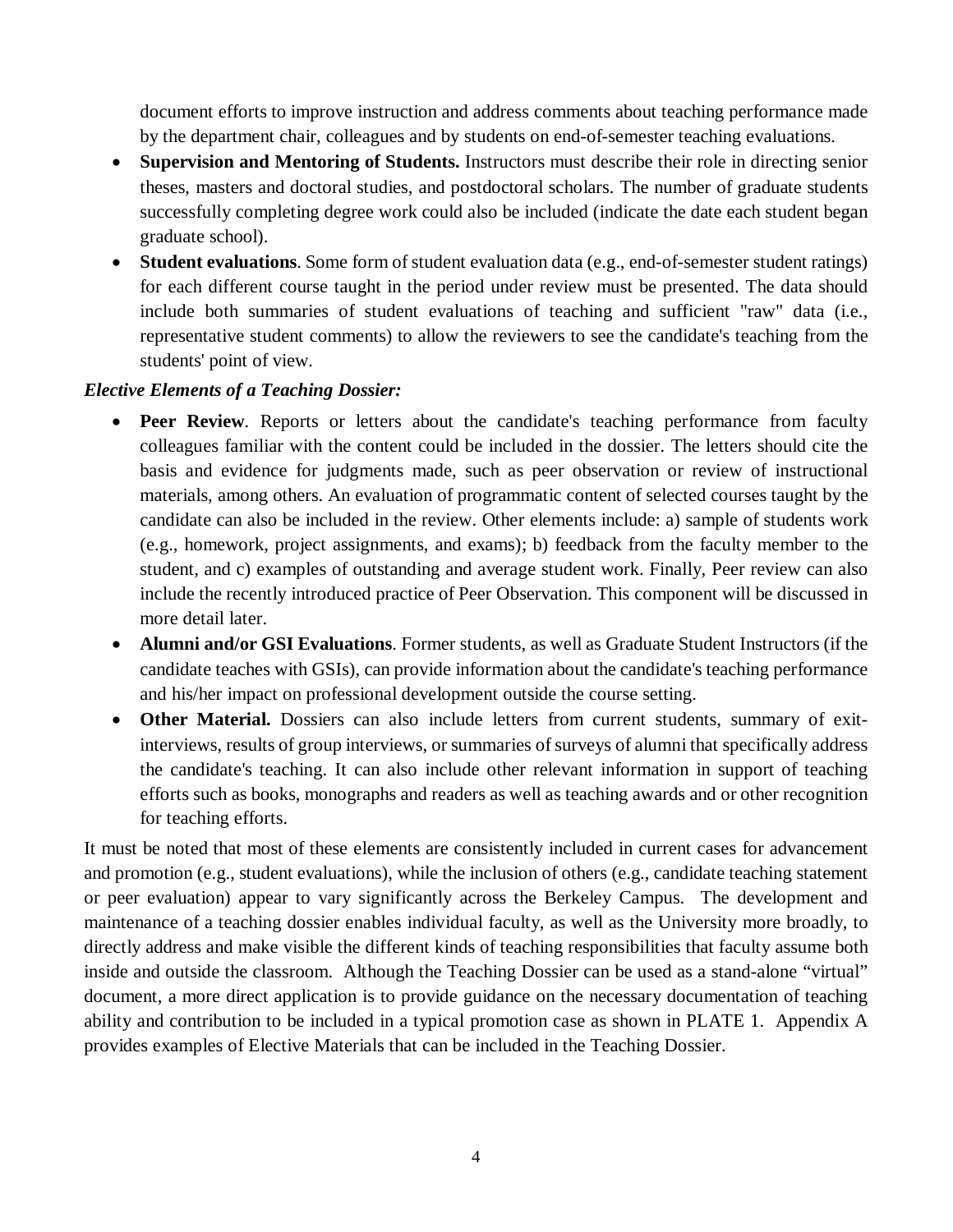#### *PLATE 1: Example of Teaching Dossier Components to be included in a Typical Promotion Case*

- **1. Department Chair's Letter**
- **2. Department Ad hoc Committee Report**
- **3. Candidate's Teaching Responsibilities**
- **4. Candidate's Teaching Statement**
- **5. Supervision and Mentoring of Students.**
- **6. Student Evaluations: Summary and Raw comments.**
- **7. Additional Material (Elective)**
	- *a. Peer Review (with or without Peer Observation)*
	- *b. Alumni and/or GSI Evaluations*
	- *c. Teaching Improvement Activities.*
	- *d. Products of Teaching (e.g., books, readers)*
	- *e. Evidence of Student Learning (e.g., exit interviews)*
	- *f. Teaching Awards and Recognition*

Elements 1 through 6 are required components (in bold), while element 7 contains elective documentation (in italics). The Dossier is not intended to be a check list but a guide to the Evaluation of Teaching as teaching is very different across Department and disciplines.

#### *Assembling a Teaching Dossier*

Research on the practice of compiling a teaching dossier suggests that a selective document of eight to ten pages plus supporting appendices is sufficient for the vast majority of faculty members. Some institutions put a ceiling on the number of pages they allow in order to prevent data overload in the dossier. A sound dossier offers a coherent teaching profile in which all parts support the whole. These key supporting documents should be presented in a manner that demonstrates a discernable pattern, such as all evaluations for one course for the previous three years, or all syllabi for all courses taught for the past two years. A key test of the lucidity of the appendices is if they are clear to potential readers outside the department or discipline. The dossier should actively include all professional activity that provides direct support for student learning. In addition to traditional classroom teaching, that would include instruction in laboratories or in the field and advising students among others. One benefit of a complete teaching dossier is that they offer faculty an unmatched opportunity to document classroom practices and teaching activities that otherwise would go unrecognized and unrewarded.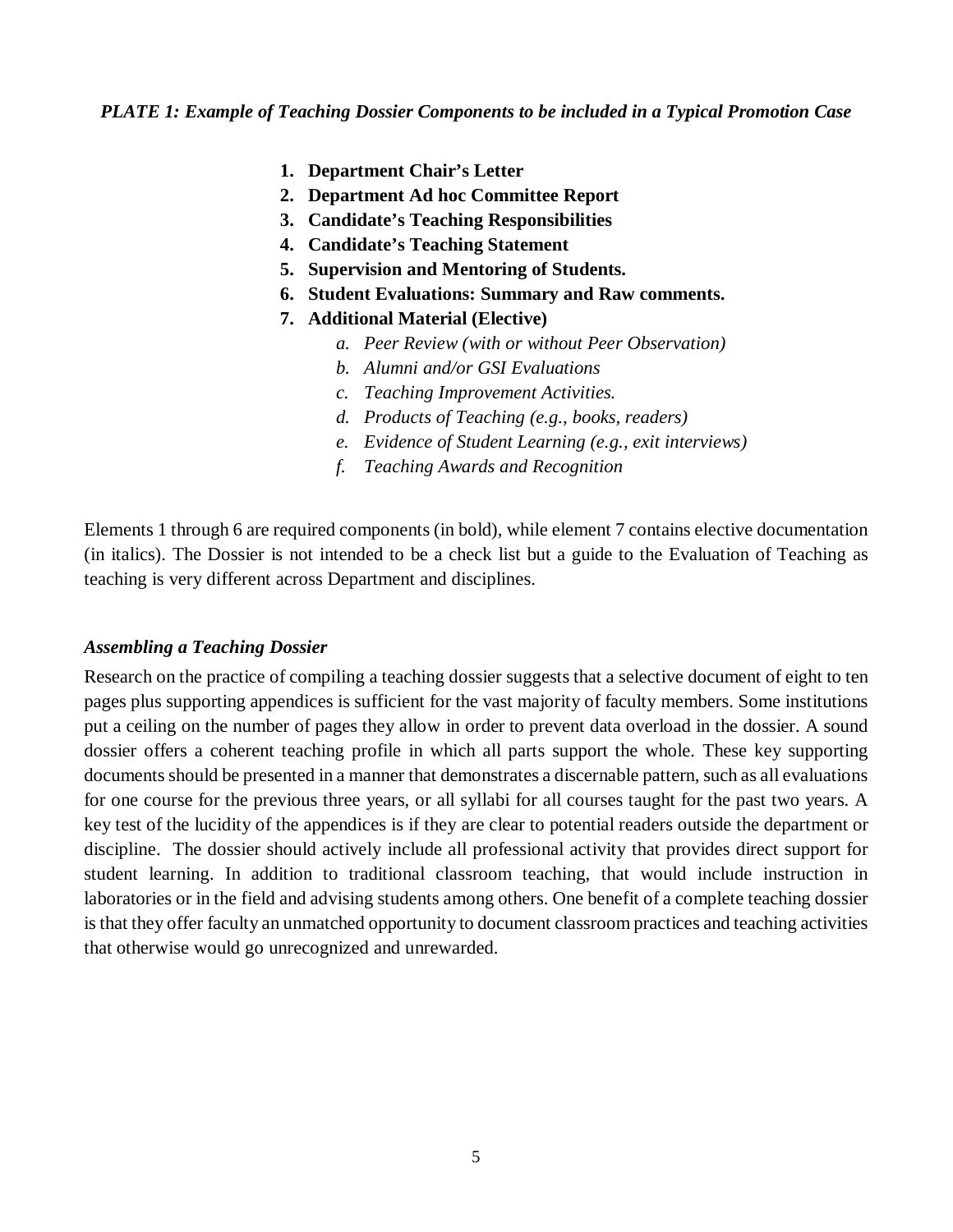#### *Time Demands in the Preparation of a Dossier.*

It is expected that most professors can complete their Dossier or portfolio in twelve to fifteen hours spread over several days. It is also evident, that the first time collecting the appropriate documentation will require some preparation and such activities will become incremental in subsequent submittals. The Center for Teaching and Learning, CTL, is available to provide guidance to facilitate the overall process.

#### *Implementation of Teaching Dossier for Personnel Decisions.*

Based on best practices drawn from the research and considering the application of those practices within the context of Berkeley, COT recommends that the campus begin requiring the development of a teaching dossier as part of the merit and promotion materials submitted in fall 2017 for mid-career reviews. Departments could have the option of starting this practice earlier. COT recommends that a teaching dossier eventually be required at reviews for mid-career, tenure, and full professor. The ensuing career milestones that would require a teaching dossier should be implemented in a tiered system, whereby the requirement for a portfolio for tenure cases would go into effect fall 2019, and for promotion to full professor, fall 2021.

#### *Specific Questions to Consider in Evaluating Dossiers.*

The criteria and suggested focus for examining dossier materials must be suitable and adapted to individual institutional and departmental objectives and goals. As a result, it is better to adapt - not adopt - already developed criteria and suggested focus from others and reshape them to meet individual department conditions. Required elements would allow for evaluative comparisons across departments and disciplines, while elective items encourage evidence of what makes a faculty member's teaching unique and effective. The criteria and suggested focus for evaluating elective items presented in Appendix A should be considered as a guide and perhaps as a starting point for campus discussion intended to mold and reshape the model for a better fit with Berkeley's institutional and departmental needs.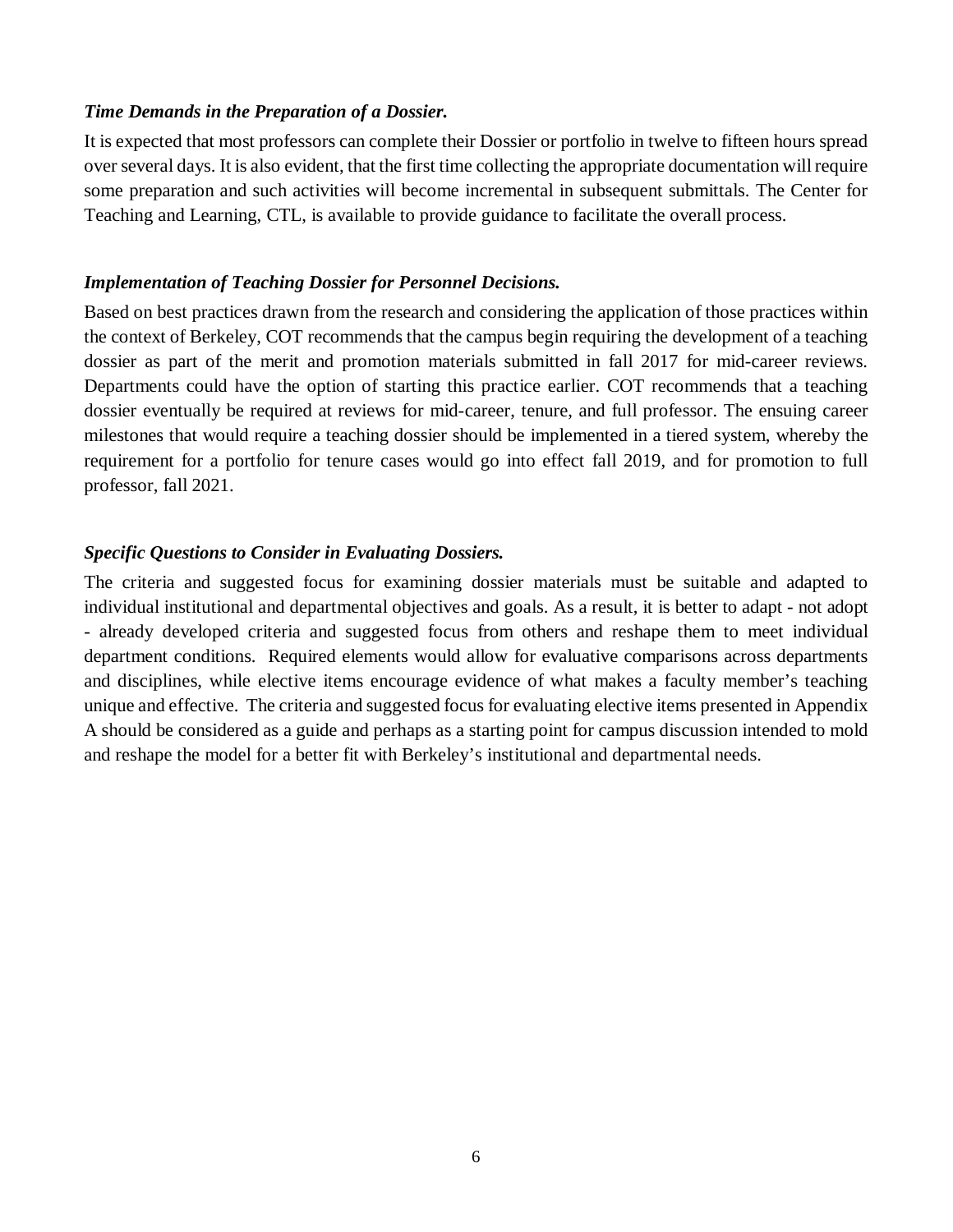#### **PART II: PEER OBSERVATION OF CLASSROOM INSTRUCTION**

While a teaching dossier include a number of components, this section specifically addresses considerations for peer observations of classroom instruction (hereafter referred to as peer observation). No source of evidence about teaching effectiveness can contribute more to informing larger conversations around teaching on campus than the ability to ground those conversations in shared practice. Having firsthand experience observing a colleague's classroom provides the grounding necessary to discuss teaching based on direct, versus indirect, evidence. Such firsthand visits by a faculty member's peers would increase the amount and type of information available about teaching in promotion and tenure cases. However, just as importantly, peer observations and the discussions about teaching that would accompany them can raise the visibility and improve the effectiveness of teaching within departments through the sharing of best practices. In this section, we review departmental considerations in introducing peer observation and provide links to relevant documents and guidelines. The COT intent is not to propose a one-size-fits-all approach, but rather to encourage departments to determine what works for their faculty, in their discipline, and with their history and current policies. COT proposes that the Berkeley campus allows the inclusion of peer observation, at the discretion of the faculty or department chair, as one of the components of peer review in the Teaching Dossier, whether solely to share information with the candidate (and not include it in the promotion case) or to provide evaluative information for reviewers (i.e., including this component in the promotion case).

#### *Purpose of Peer Observation of Course Instruction.*

There are two purposes of such activity: one is evaluative and provides information for promotion/tenure cases, and the other is informational and provides feedback to stimulate the improvement of teaching and the exchange of information about best practices. It is the case that peer observation for evaluative purposes will likely have the additional effect of improving teaching. However, our discussions with departments suggest that some would prefer initially to introduce peer observations, focusing only on the sharing of information about best practices, and to defer its use for evaluative purposes until the practice of peer observation is well established. The COT believes that such a two-stage approach is appropriate at this time.

#### *Who Should Conduct the Observation?*

A peer observer should have pedagogical expertise and ideally should also have disciplinary expertise. Some departments will prefer to draw on their own faculty or those from departments that are similar in terms of field/discipline to carry out the observations, but others will prefer to draw on the expertise of faculty from different departments. Th[e](http://teaching.berkeley.edu/) [Center for Teaching and Learning](http://teaching.berkeley.edu/) , CTL, can provide assistance in training faculty members to carry out peer observations.

### *Timing and Frequency of Peer Observation.*

Timing and frequency of peer reviews will depend on purpose. The majority of departments have expressed interest in conducting peer observations early in a faculty member's career, especially at midcareer. The consensus is that observations conducted early on are most likely to impact teaching effectiveness, and they also provide a benchmark for progress. Other departments have expressed interest in considering a more expansive peer review process, beginning mid-career but continuing through cases for promotion to Professor. COT sees the value of peer observation at these three career stages in order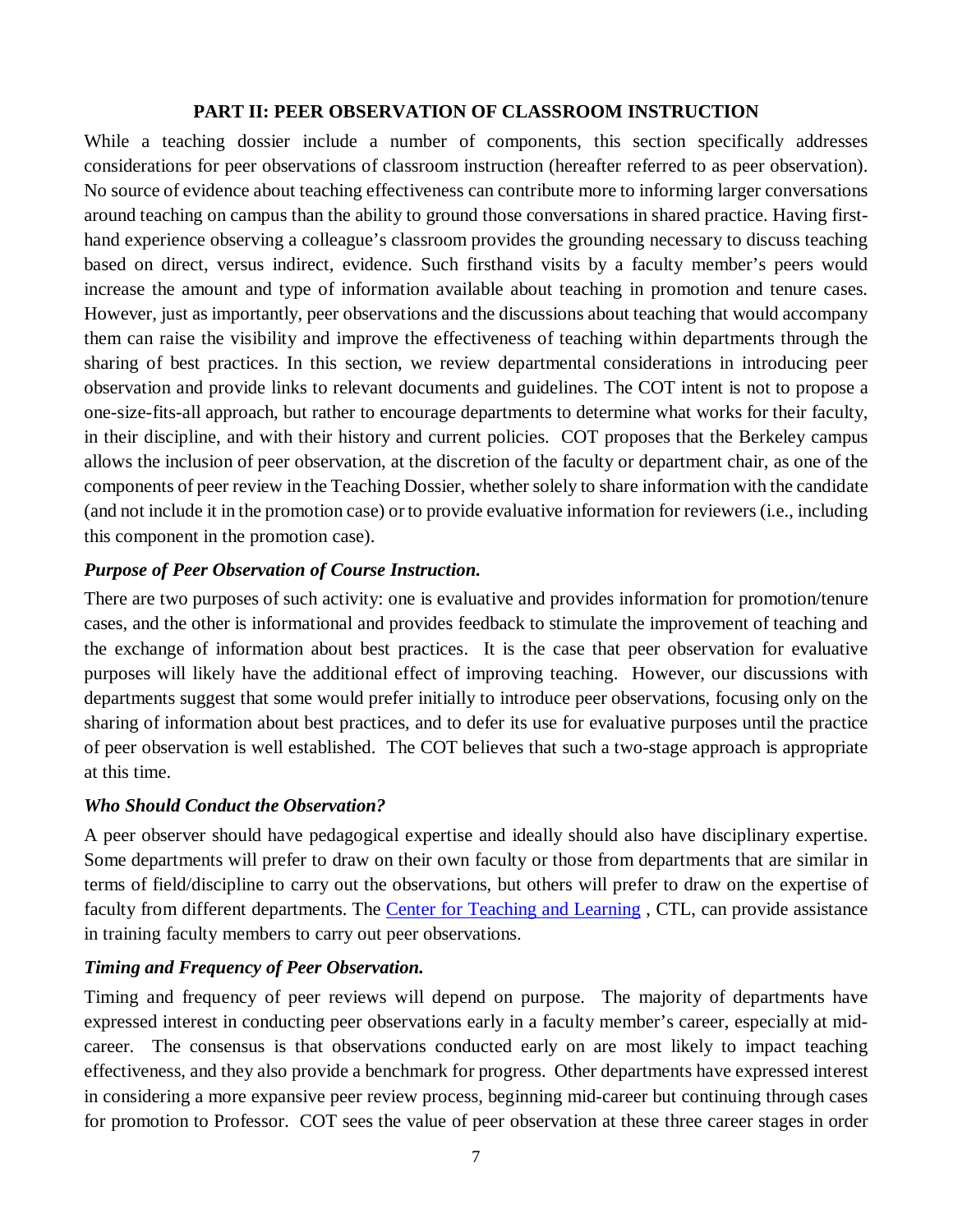to encourage continual teaching improvement, but the value is particularly high at mid-career and tenure. Additional consideration should be made to the fact that many circumstances beyond the control of a faculty member could impact a class session on a particular day, coloring the learning experience of a class negatively, and thus resulting in a negative observation. For this reason, faculty should be given the option of a one-time do-over for any peer observation of classroom teaching, without prejudice.

### *Managing Workload.*

At this moment, COT does not anticipate workload to be an issue, since peer observation is an elective component of the Teaching Dossier. If, however, the practice becomes popular, the COT would evaluate this new condition at a later time. Anticipating a very unlikely scenario that all Dossiers would contain a peer observation, the COT discussed several ways of minimizing and/or incentivizing the workload involved in conducting peer observations. The first recommendation is that the Academic Senate could establish a subcommittee of the COT consisting of a pool of trained, qualified peer observers, such as former recipients of the Distinguished Teaching Award, from which departments could draw. Conducting these observations that count as academic service would offset much of the concern about additional workload. Other possibilities include: a) smaller departments opting to join with other small departments or work at the division level to "share" observers, thus leveraging a larger pool of faculty in a general discipline or field; b) departments could perform reviews at pre-determined career stages (i.e., mid-career, tenure, full) to spread workload out over time and reduce the number of faculty needed to review in any given year; and c) departments could request opportunities to train more faculty in conducting reviews so that the work can be spread amongst more able faculty colleagues.

### *Guidelines & Procedures.*

With input and approva[l](http://teaching.berkeley.edu/peer-review-course-instruction) by the COT, several <u>[forms](http://teaching.berkeley.edu/peer-review-course-instruction)</u> have been created that can be used to inform and guide the peer observation process (*See Appendix B*). While dimensions of peer observation vary from department to department and discipline to discipline, the COT recommends that peer observation occur at least once for each course type (e.g., lecture, seminar, laboratory, studio) per career milestone, and that professors have the opportunity to request a repeat observation. Individual department chairs should exercise discretion in the amount of work required when individuals have a significantly higher teaching load.

## **PART III: PROVIDING SUPPORT FOR TEACHING DOSSIERS**

In addition to introducing the expectation of a teaching dossier, campus academic administrators and faculty leadership should facilitate discussions amongst the faculty to explain the value of a teaching dossier, why it is being introduced at this time, as well as to solicit feedback in an effort to ensure the adoption of the teaching dossier. Formal training, resources, and campus experts (as well as disciplinary experts/mentors) should be provided as the practice of crafting a teaching dossier is taken up by individual faculty and departments.

## **PART IV: RESEARCH STUDIES FOR EVALUATING IMPACT OF TEACHING DOSSIERS**

Finally, COT also recommends that studies be undertaken to evaluate the impact of the teaching dossier and is interested in designing and conducting this research in collaboration with the Center for Teaching and Learning (CTL) on campus.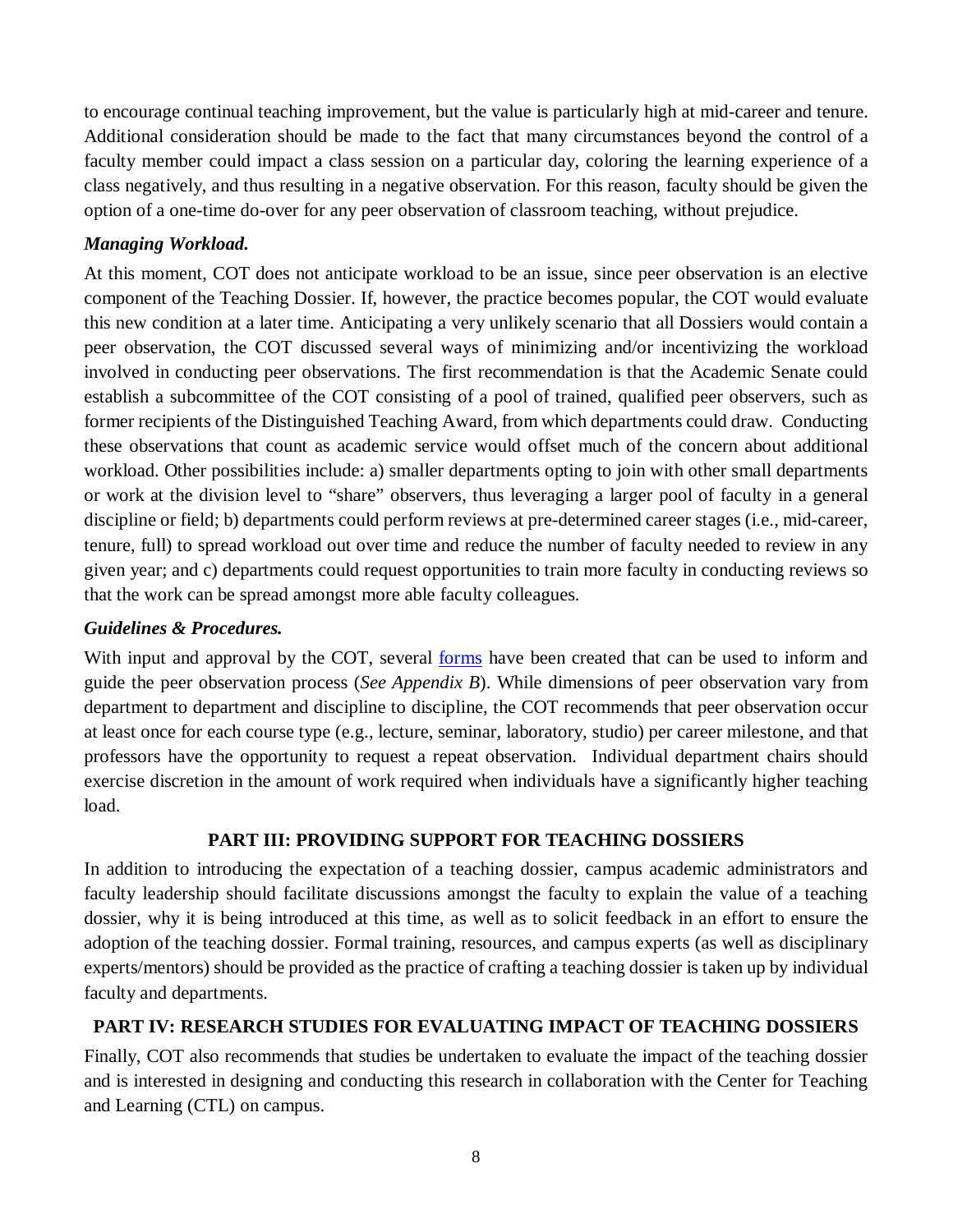### **APPENDIX A: EXAMPLE OF ELECTIVE MATERIALS**

The following paragraphs provide a list of elective documentation for a Teaching Dossier. It must be noted that different disciplines and departments will use different components and the list is meant to help guide and not constraint the selection of materials to be included. The list are classified primarily based on the main component that is being evaluated: a) course design, b) teaching methodologies, c) content knowledge, d) student learning, and e) department responsibility. Note that some items serve to illustrate more than one of the components.

### *Course Design*

- Statement of teaching goals and objectives
- Detailed Syllabi and Course goals and objectives
- Teaching materials (tests, homework, reading lists, handouts, assignments)
- Graded term papers, projects, assignments

### *Teaching Methodologies*

- Videotape of the professor teaching an entire class
- Information about special circumstances that may have affected teaching
- Peer observation of classroom instruction
- Description of steps taken to evaluate or improve one's teaching
- Honors or other recognition of teaching excellence

#### *Content Knowledge*

- Evidence in teaching materials
- Record of attendance at disciplinary-based conferences resulting in presentations to faculty or application to classroom
- Record of public lectures or performances, reviews of scholarly or creative work
- Record of student research directed
- Evidence of consultations and invitations related to teaching and participation in faculty colloquia

### *Student Learning*

- Statement of evaluation criteria for student grades and grade distribution
- Copies of graded exams, student papers, homework or other related products
- Successful drafts of student work, along with the professor's suggestions as to how each draft might be improved. Student learning portfolios
- Pre- and post-test performance. Videotape of student presentations at the beginning and the end of a course
- Statements by alumni on their learning

## *Departmental Responsibility*

- Record of service on teaching-related committees (e.g., curriculum, faculty development)
- Evidence of design of new courses and programs
- Evidence of involvement in student advising or career development
- Record of teaching load, class size and teaching improvement activities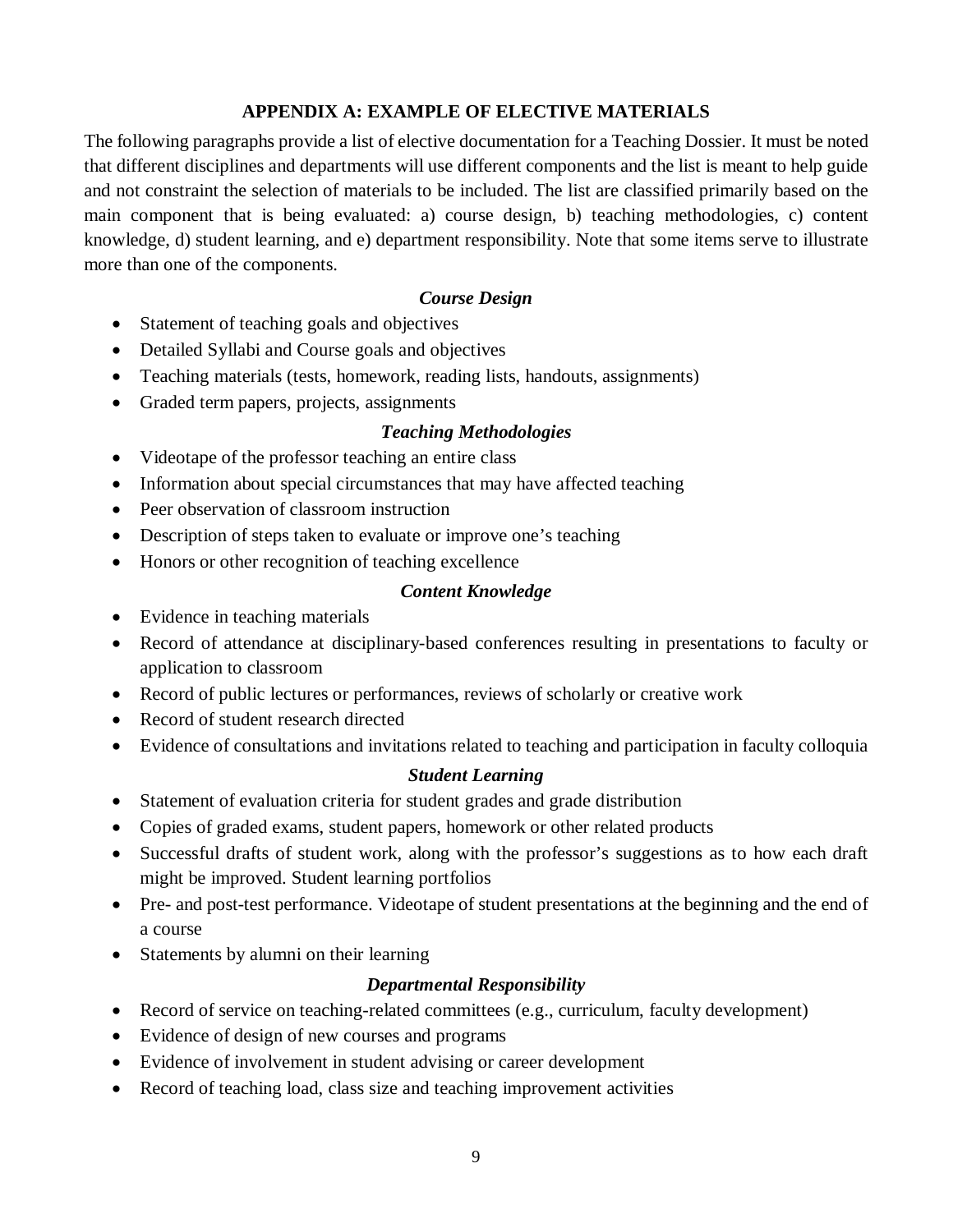## **EXAMPLE OF EVALUATION FORM FOR ELECTIVE COMPONENTS**

### *PART I: COMPOSITE RATING (1=poor, 2=fair, 3=good, 4=very good, 5= excellent)*

| <b>Suggested Focus in Examining Materials</b>                                                            | Rating |
|----------------------------------------------------------------------------------------------------------|--------|
| <b>Course Design</b>                                                                                     |        |
| Are materials and course content appropriate for the course level?<br>٠                                  |        |
| Are they appropriately challenging? What level of performance do the students achieve?                   |        |
| Is there evidence of meaningful curricular development?<br>$\bullet$                                     |        |
| Do course requirements appropriately address critical thinking development? Writing<br>$\bullet$         |        |
| skill development?                                                                                       |        |
| Are the teaching materials consistent with the course's expected contribution to the                     |        |
| department curriculum?                                                                                   |        |
| <b>Teaching Methodologies</b>                                                                            |        |
| How do student ratings compare with similar courses in the Department?<br>$\bullet$                      |        |
| What trends are apparent across courses? (e.g., undergraduate vs. graduate)                              |        |
| What are this faculty member's teaching strengths? Weaknesses?                                           |        |
| Is there evidence of teaching improvement over time?<br>$\bullet$                                        |        |
| Does the faculty member engage in team teaching? Interdisciplinary teaching?<br>٠                        |        |
| <b>Content Knowledge</b>                                                                                 |        |
| Are the teaching materials current and is the best work in the field represented?<br>$\bullet$           |        |
| Is the faculty member sought out as a resource in the discipline area by peers or students?<br>$\bullet$ |        |
| Does he or she seek opportunities to learn more about the subject?<br>$\bullet$                          |        |
| Is there evidence that the professor uses expertise in settings outside the department?                  |        |
| Does the faculty member actively involve students in scholarship?                                        |        |
| <b>Student Learning</b>                                                                                  |        |
| Is there evidence of real cognitive or effective student learning?<br>$\bullet$                          |        |
| Are the professor's comments on student work appropriate? Thorough? Motivating?                          |        |
| How suitable is the professor's grade distribution?<br>$\bullet$                                         |        |
| Is there evidence of assistance provided by the professor to students who are preparing<br>$\bullet$     |        |
| publications or conference presentations?                                                                |        |
| Do student essays, creative work, or fieldwork reports indicate deep, reflective thinking<br>$\bullet$   |        |
| and learning?                                                                                            |        |
| <b>Departmental Responsibility</b>                                                                       |        |
| Are classes met on time? Missed classes made up?                                                         |        |
| Does the professor instruct an appropriate number of students?                                           |        |
| Does he or she take an active role in the improvement of instruction in the department?<br>$\bullet$     |        |
| Does the faculty member seek feedback about teaching performance, explore alternative                    |        |
| teaching methods, make changes to increase student learning?                                             |        |
| Does he or she make an appropriate contribution as a student advisor?                                    |        |
| <b>TOTAL SCORE</b>                                                                                       |        |

## *PART II: COMMENTS AND OVERALL RATING*

After reviewing your ratings in the five components above, please comment here on your overall rating of this faculty member as a teacher.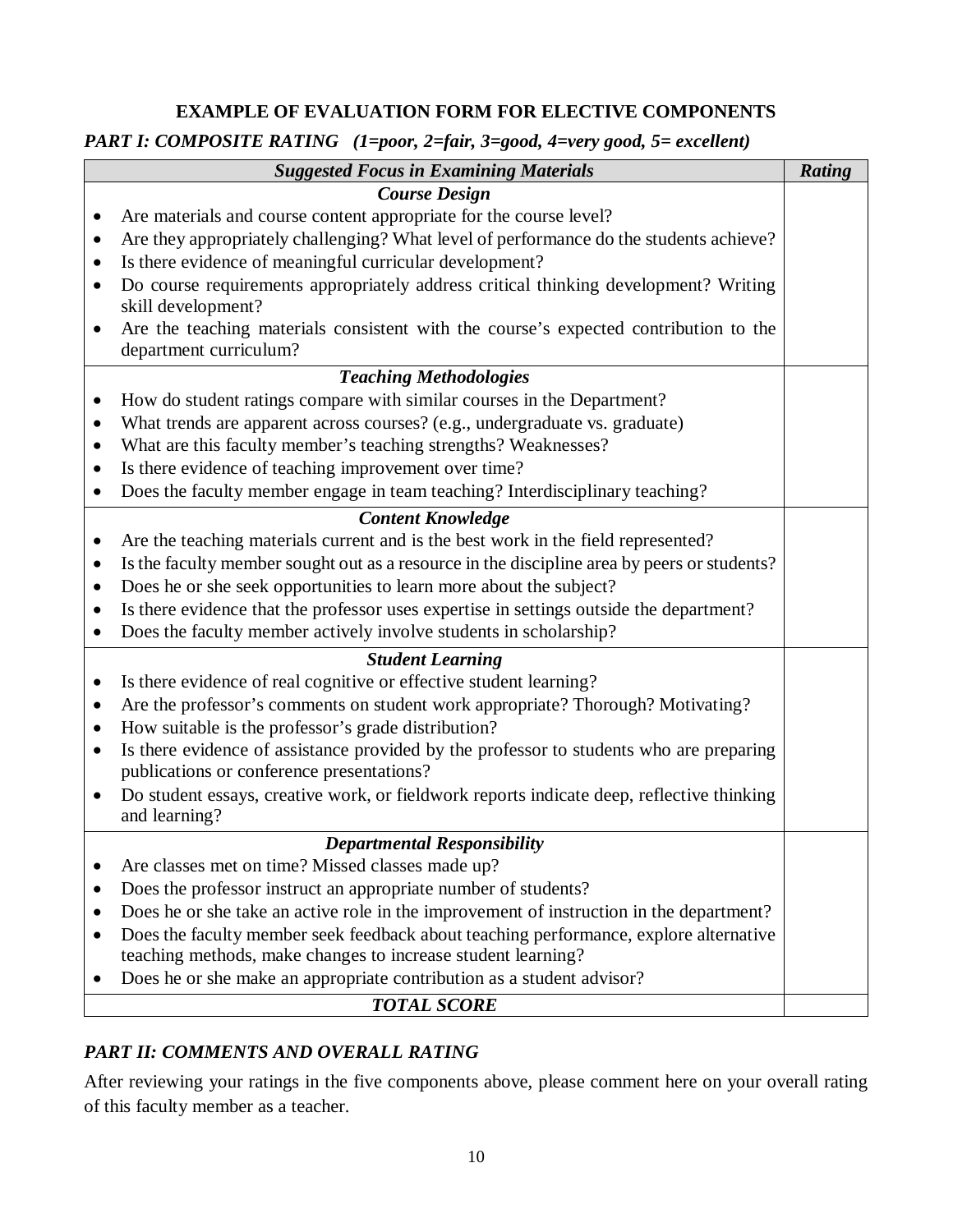### **APPENDIX B: GUIDE TO PEER OBSERVATION (OF COURSE INSTRUCTION)**

# **COMMITTEE ON TEACHING BERKELEY DIVISION, ACADEMIC SENATE February 2015**

### *GUIDE TO PEER OBSERVATION (OF COURSE INSTRUCTION)*

Peer observation (of course instruction) is one valuable source of data about teaching and provides an opportunity to help instructorsthink about their teaching philosophy, methods and strategies. This process helps maintain the instructor strengths and ultimately improve their teaching. If a department chooses to use peer observation as one of the components of peer review, form templates are available through the Center for Teaching and Learning, CTL, [\(http://teaching.berkeley.edu\)](http://teaching.berkeley.edu/) and can be adapted as needed.

In order to ensure that faculty benefit from the peer observation, adding value to their teaching practice and serving as valid evidence of their teaching effectiveness, the following best practices are suggested:

### *FOR DEPARTMENTS*

- Instructors need to be informed about the purpose of peer observation.
- It is recommended that a Pre-Peer Observation Form be completed by the instructor. It is used to prepare the instructor and the observer for the class session with any relevant information (i.e., learning goals, student dynamics).
- A Peer Observation Form is used to guide the observation and evaluation to focus on agreed upon pedagogical practices.
- An opportunity is provided to instructors to respond to comments and suggestions from the peer observation.
- Experience performing peer observations (plus training and support where appropriate) increases their reliability and validity.

### *FOR PEER OBSERVERS*

- Arrive at class ahead of time.
- Observe an entire class session. If you must leave, make sure the instructor knows beforehand.
- Try not to affect the teaching-learning process. Be invisible (as much as possible). Do not intervene during the observation. As an exception, only intervene by explicit prior agreement with the instructor.
- Have a method of recording what takes place (Peer Observation forms have been developed to guide the process)
- Note the time in the margin of the review form every few minutes so that the class structure can be put in context.
- Diagram instructor and student positions and interactions illustrating the degree of participation, who participates in class and how often.
- Provide feedback that is accurate and specific, with examples. "33% of students raised hands to answer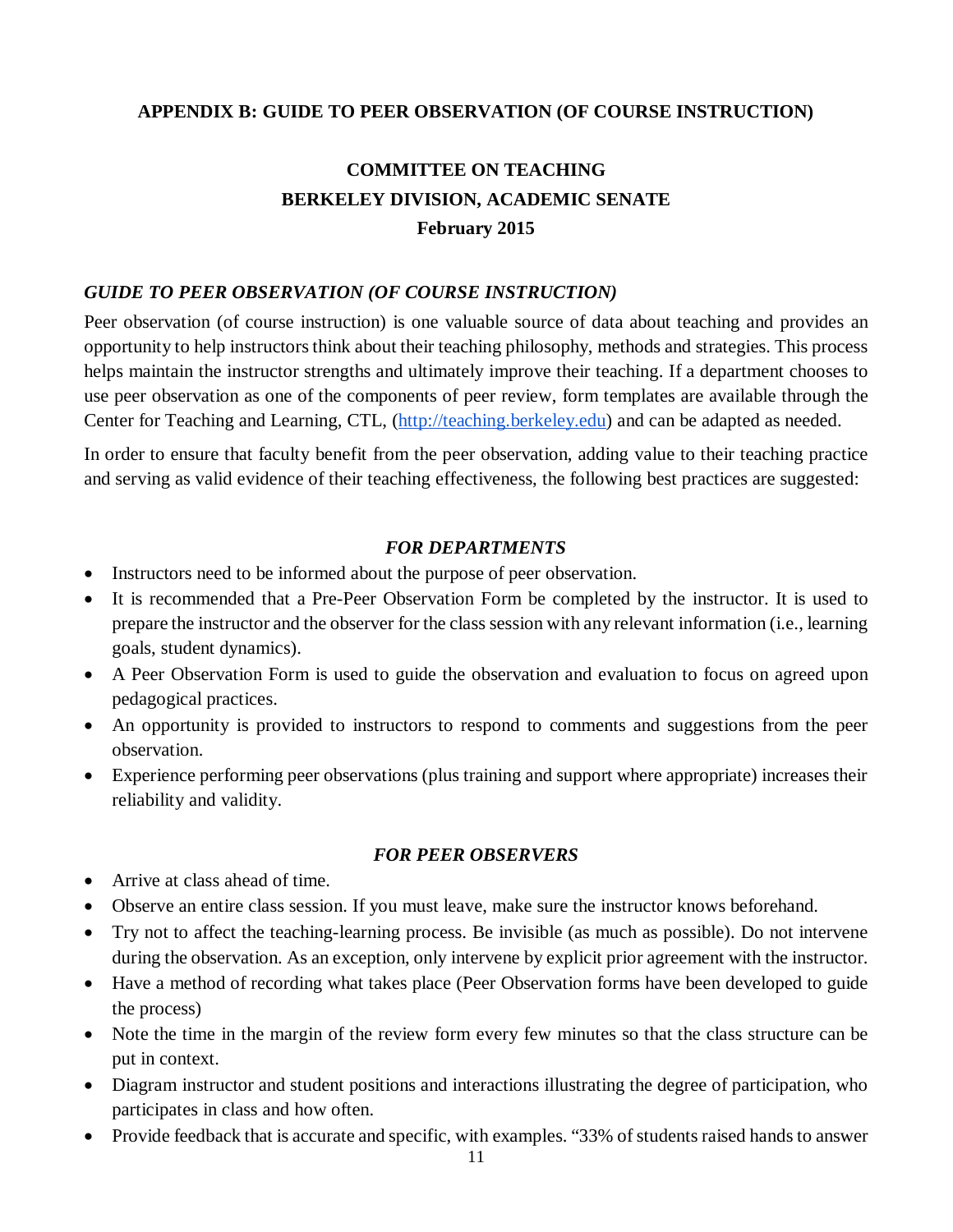instructor question" rather than "students appear engaged and responsive" or "Instructor voice trailed off while summarizing concept #3 at 3:45" rather than "instructor mannerism is distracting or confusing."

- Contribute to what the instructor has already thought about (dovetails with Pre-Observation Form information and instructor self-knowledge).
- Provide feedback in a supportive, nonjudgmental manner.
- Provide positive points intermixed with areas for growth.
- Provide specific alternatives for teaching practices needing change or improvement.
- Understand and be sensitive to what the instructor can control and their experience level.
- Provide feedback that prompts discussion between the instructor and the peer observer.

Conduct a post-observation discussion with the instructor. In this discussion, the observer should:

- Begin by discussing what the instructor is doing well, and why.
- Provide specific examples which are more useful than focus on generalities.

## *FOR INSTRUCTORS*

- Take the opportunity to comment and respond to in a post-observation discussion. Frame your own impression of the class, discuss your strengths and also areas that you are actively seeking suggestions for improvement. This will help guide the feedback from the observer and set the stage for a discussion.
- Informed by the results of the current peer observation, articulate pedagogical goals to accomplish by the next peer observation and outline concrete steps to reach those goals. The summary section in the Peer Observation Form provides a designated space for this actionable plan, among other items.
- Evaluate the effectiveness of the peer observation as a source of evidence of teaching effectiveness and an opportunity for reflection/discussion around maintaining strengths and improving teaching. The summary section in the Peer Observation Form provides a designated space for this evaluation, among other items.

### *FOR OBSERVERS & INSTRUCTORS*

- Conduct an honest exchange, of both strengths and suggestions for improving teaching.
- Treat the post-observation meeting as a discussion, not just the peer observer delivering feedback.
- Instructors are allowed a one peer observation do-over (i.e., repeat) without prejudice. This request should be directed to the peer observer as soon as possible after the conclusion of the first peer observation.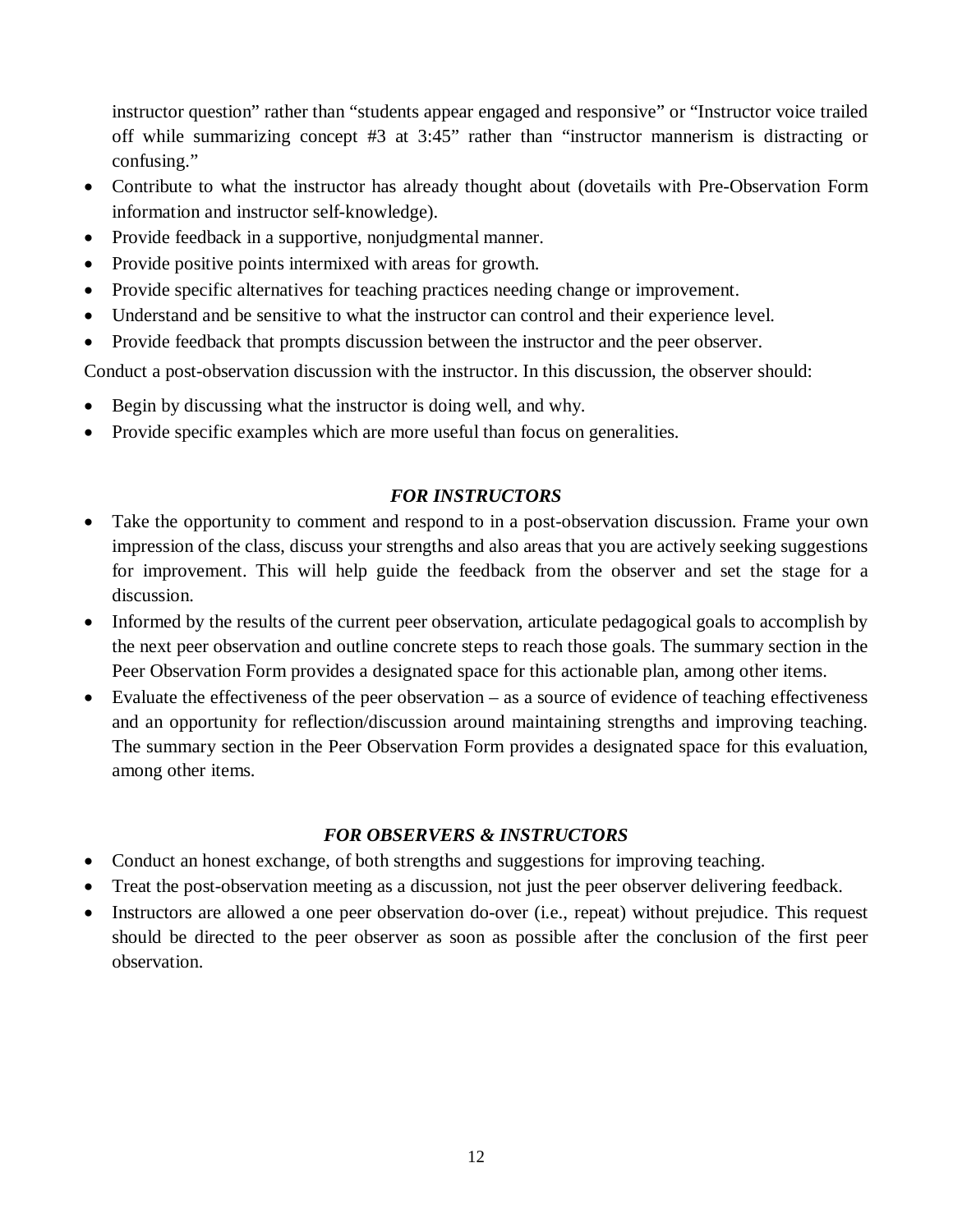#### **PEER REVIEW/OBSERVATION FORMS (Revised February 2015)**

#### **PRE-PEER OBSERVATION FORM (OPTIONAL)**

Sources and Methods for Evaluating Teaching Committee on Teaching-Berkeley Division, Academic Senate

This is an optional form to be filled prior to the in-class peer observation. The form can be used to frame your and/or your discipline's approach to the course topic and pedagogy so that the peer observer is better informed regarding your pedagogical decisions. Furthermore, it can be used to provide the peer observer with any information you feel would be helpful before the class session. The better informed a peer is, the more reflective their review will be.

| Faculty/Instructor: _ | Date:     |
|-----------------------|-----------|
| Time:                 | Location: |

Class: \_\_\_\_\_\_\_\_\_\_\_\_\_\_\_\_\_\_\_\_\_\_\_\_\_\_\_\_\_\_ Peer Observer: \_\_\_\_\_\_\_\_\_\_\_\_\_\_\_\_\_\_\_\_\_\_ *Pedagogical Approach to Course Topic (individual session and/or entire course):* \*e.g., explain why lecture coupled with discussion, small-group work with supporting lecture, short lectures with quizzes

*Miscellaneous Helpful Information Prior to In-Class Peer Observation:* \*e.g., student dynamics, unit on theoretical concepts versus practical applications, preparing students for a term project

*General Remarks*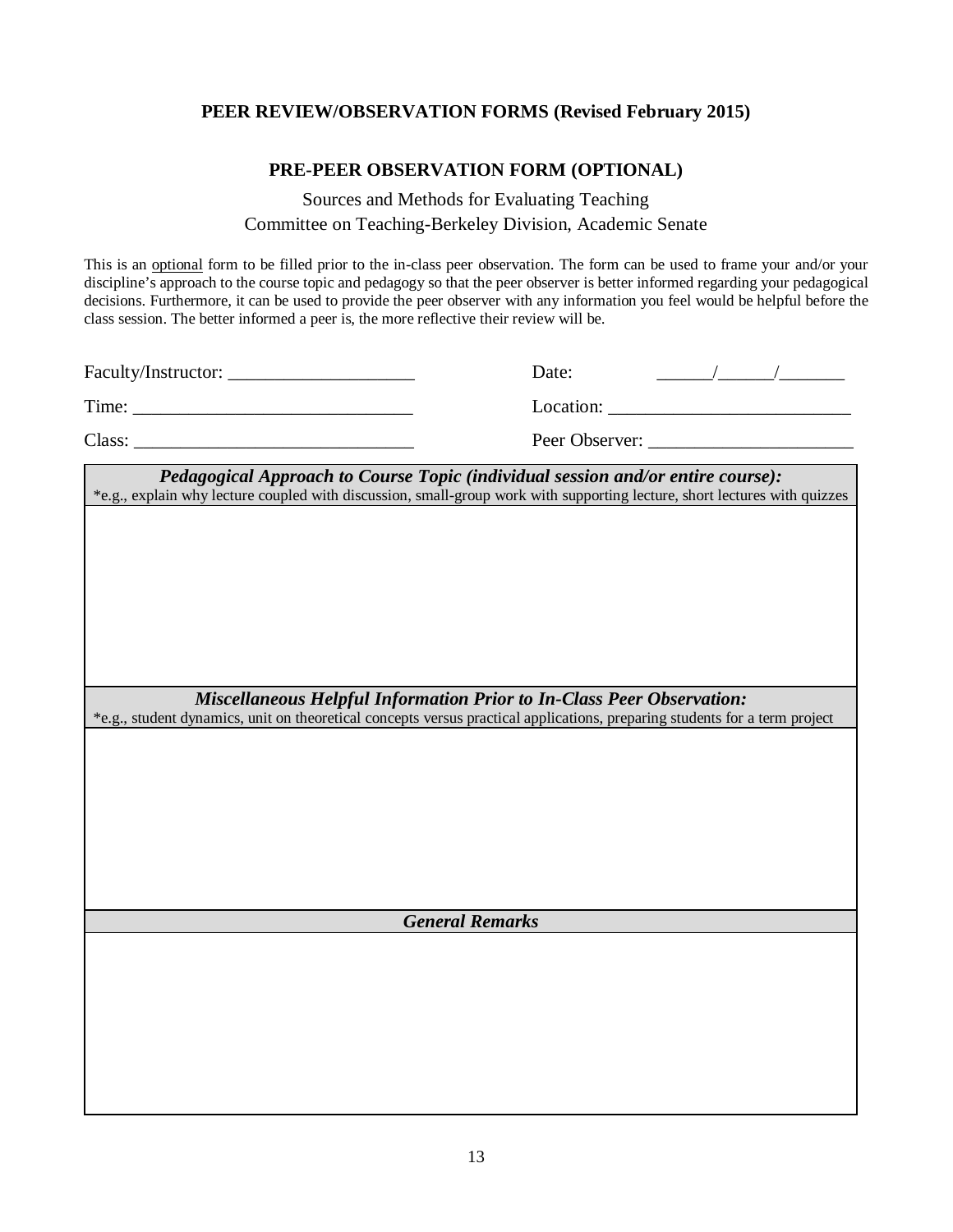### **PEER OBSERVATION FORM (Revised February 2015)**

Sources and Methods for Evaluating Teaching Committee on Teaching-Berkeley Division, Academic Senate

**Peer observer** - This form is designed to guide your observation and evaluation of a faculty/instructor in-class session. Please note teaching strengths as well as provide suggestions for pedagogical improvement, whenever possible, as a supplement to evaluative comments. This form is not meant to be used as a checklist, rather it should generally frame the evaluation and serve as a starting point for identifying appropriate areas to address given the discipline, instructor teaching style and individual class session goals. The areas of focus listed in the form are not limited or exhaustive—feel free to comment on additional relevant components not included here.

**Faculty** – Your assigned peer observer will provide comments and suggestions on your classroom instruction using this Peer Observation Form. The *Faculty/ Instructor Response* column is provided so that you respond to the comments and suggestions from the peer observer.

**All**- This form is intended to focus reviews on the mechanics of the classroom instruction and interaction, not on the content of the course.

| Faculty/Instructor: | Date:          |
|---------------------|----------------|
| Time:               | Location:      |
| Class:              | Peer Observer: |

#### *Preliminary Activities*

Potential areas for comment:

• Setup (i.e., materials, information projected on board/screen, physical arrangement)

• Class Start (i.e., on time, overview of class session w/ clearly stated goals)

| <b>Peer Observer Comments &amp; Suggestions</b> | <b>Faculty/Instructor Response</b> |
|-------------------------------------------------|------------------------------------|
|                                                 |                                    |
|                                                 |                                    |
|                                                 |                                    |
|                                                 |                                    |
|                                                 |                                    |
|                                                 |                                    |
|                                                 |                                    |
|                                                 |                                    |
|                                                 |                                    |
|                                                 |                                    |
|                                                 |                                    |
|                                                 |                                    |
|                                                 |                                    |
|                                                 |                                    |
|                                                 |                                    |
|                                                 |                                    |
|                                                 |                                    |
|                                                 |                                    |
|                                                 |                                    |
|                                                 |                                    |
|                                                 |                                    |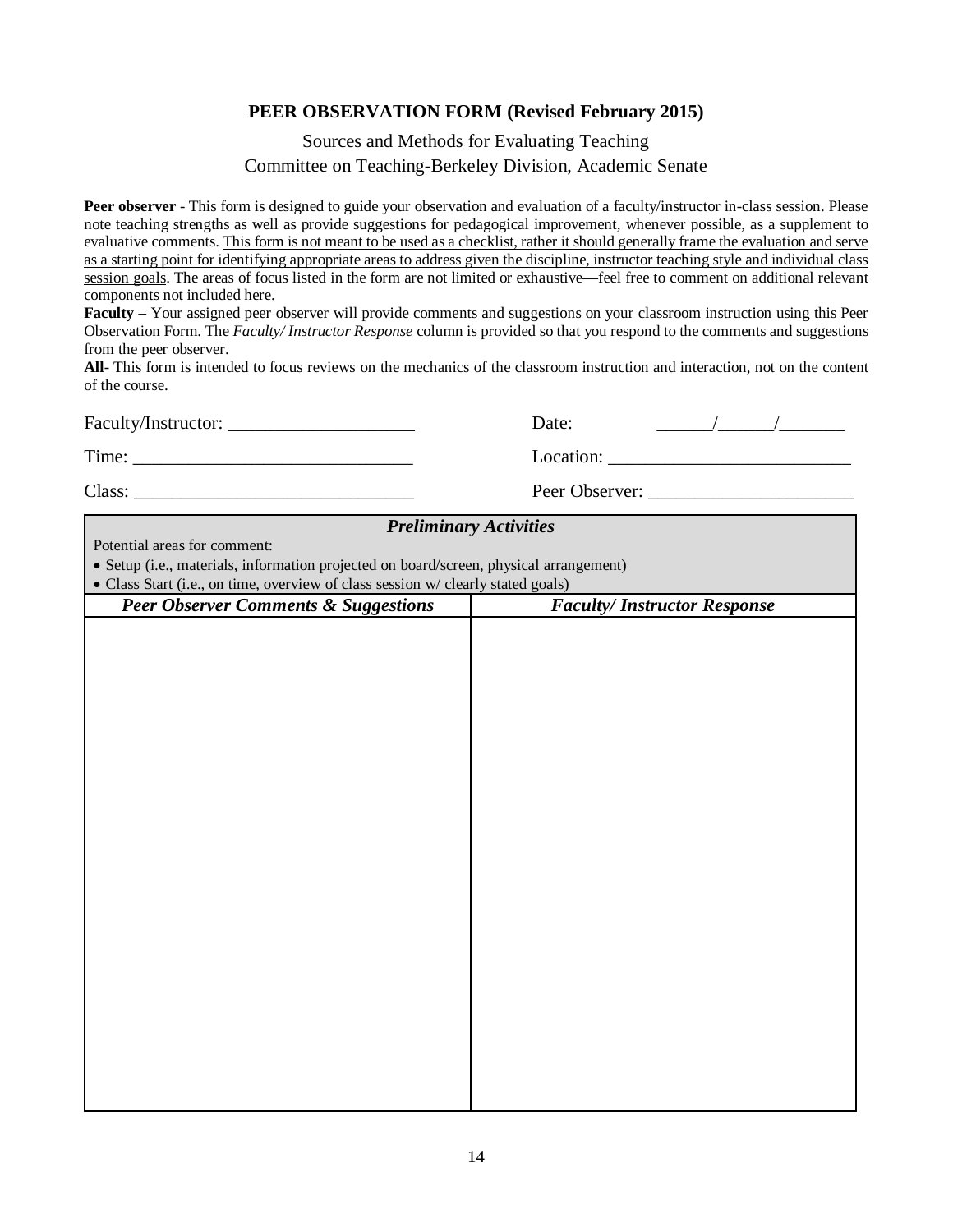### *The Main Event*

#### *Instructional Methods (i.e., lecture, discussion, small-group work)*

Potential areas for comment:

- Well-suited for teaching the content covered
- Have a clear purpose
- Encourage general attentiveness and consider attention spans in the timing of classroom activities
- Provide opportunities for student participation and encourage engagement with instructor, and/or peers
- Emphasize and summarize important points
- Attend to the intellectual, emotional, and/or physical needs of students
- Prompt students' to draw on prior learning and experiences
- Examine student achievement of goals (i.e., questioning students on course material, observing student performance, discussion, quizzes)

#### *Class Flow*

Potential areas for comment:

- Well organized and easy to follow
- Transitions between units, sections, concepts and/or topics
- Allows time for questions
- Uses time management to cover content

Concludes and reviews of day's topic

| Concidered and reviews of day s'repre-<br><b>Peer Observer Comments &amp; Suggestions</b> | <b>Faculty/Instructor Response</b> |
|-------------------------------------------------------------------------------------------|------------------------------------|
|                                                                                           |                                    |
|                                                                                           |                                    |
|                                                                                           |                                    |
|                                                                                           |                                    |
|                                                                                           |                                    |
|                                                                                           |                                    |
|                                                                                           |                                    |
|                                                                                           |                                    |
|                                                                                           |                                    |
|                                                                                           |                                    |
|                                                                                           |                                    |
|                                                                                           |                                    |
|                                                                                           |                                    |
|                                                                                           |                                    |
|                                                                                           |                                    |
|                                                                                           |                                    |
|                                                                                           |                                    |
|                                                                                           |                                    |
|                                                                                           |                                    |
|                                                                                           |                                    |
|                                                                                           |                                    |
|                                                                                           |                                    |
|                                                                                           |                                    |
|                                                                                           |                                    |
|                                                                                           |                                    |
|                                                                                           |                                    |
|                                                                                           |                                    |
|                                                                                           |                                    |
|                                                                                           |                                    |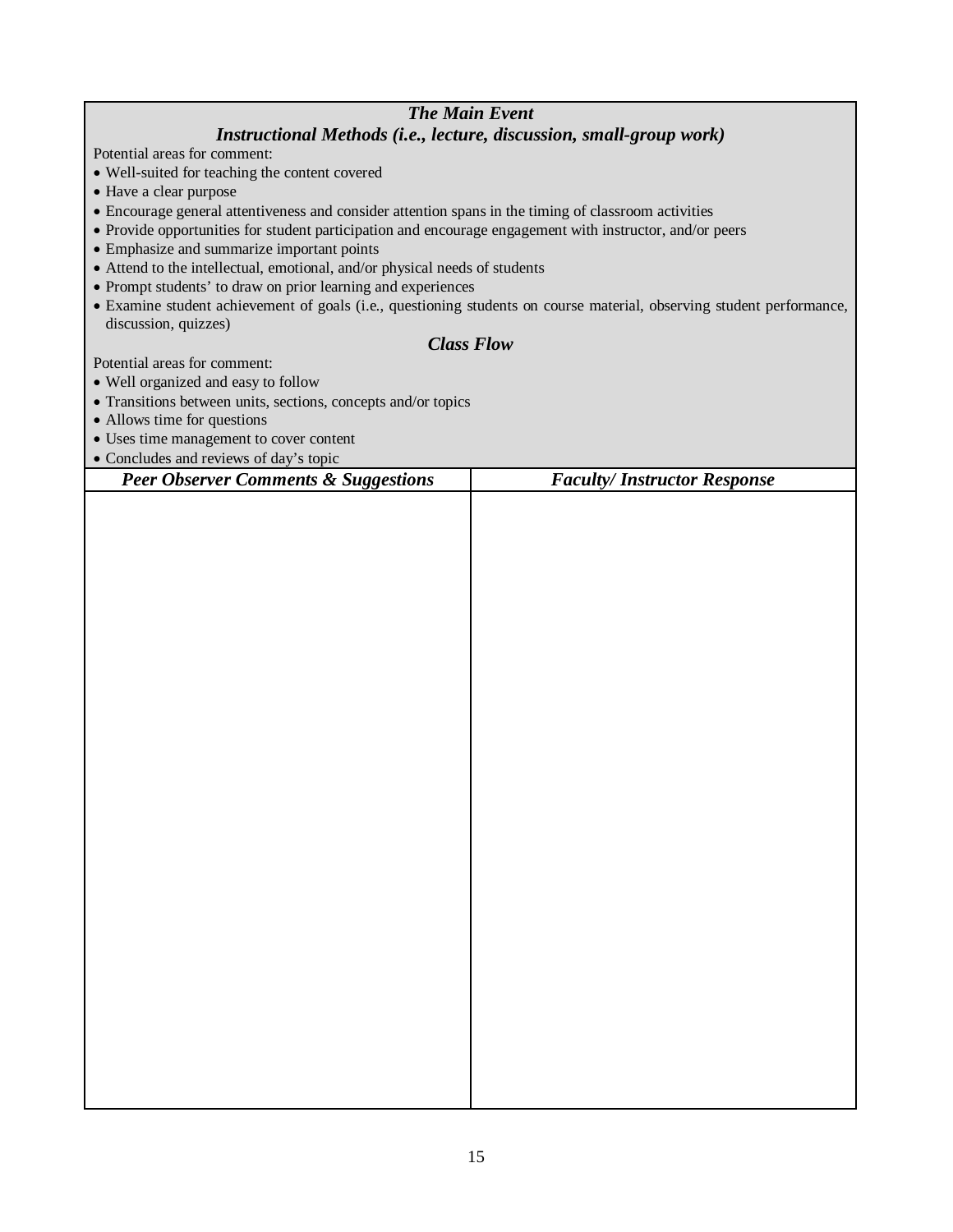## *Interaction with Students*

Potential areas for comment:

- Presentation techniques are well utilized (i.e. movement, lecturing from notes vs. manuscript, eye contact)
- Tone of voice indicates interest in the subject, students, and student questions
- Creates a participatory classroom environment
- Responsive to student nonverbal cues (i.e., excitement, boredom, confusion, apprehension)
- Uses student names whenever possible
- Encourages student questions and provides clear explanations to those questions

| - Encourages statent questions and provides crear explanations to those questions |                                    |
|-----------------------------------------------------------------------------------|------------------------------------|
| <b>Peer Observer Comments &amp; Suggestions</b>                                   | <b>Faculty/Instructor Response</b> |
|                                                                                   |                                    |
|                                                                                   |                                    |
|                                                                                   |                                    |
|                                                                                   |                                    |
|                                                                                   |                                    |
|                                                                                   |                                    |
|                                                                                   |                                    |
|                                                                                   |                                    |
|                                                                                   |                                    |
|                                                                                   |                                    |
|                                                                                   |                                    |
|                                                                                   |                                    |
|                                                                                   |                                    |
|                                                                                   |                                    |
|                                                                                   |                                    |
|                                                                                   |                                    |

#### *Integration of Technology (if applicable)*

Potential areas for comment:

- Technology is used to engage students, enhance learning, and/or generally enrich students' class experience as part of lecture, activities, or discussion
- Technology is leveraged to facilitate a learning experience that would otherwise not be possible
- Student work done via technology outside of class is integrated into the class session (e.g., homework, discussion, board)

| stacture work come with technology              | supplet of the model model of the theoretical (trans a since a single model of the company<br><b>Faculty/Instructor Response</b> |
|-------------------------------------------------|----------------------------------------------------------------------------------------------------------------------------------|
| <b>Peer Observer Comments &amp; Suggestions</b> |                                                                                                                                  |
|                                                 |                                                                                                                                  |
|                                                 |                                                                                                                                  |
|                                                 |                                                                                                                                  |
|                                                 |                                                                                                                                  |
|                                                 |                                                                                                                                  |
|                                                 |                                                                                                                                  |
|                                                 |                                                                                                                                  |
|                                                 |                                                                                                                                  |
|                                                 |                                                                                                                                  |
|                                                 |                                                                                                                                  |
|                                                 |                                                                                                                                  |
|                                                 |                                                                                                                                  |
|                                                 |                                                                                                                                  |
|                                                 |                                                                                                                                  |
|                                                 |                                                                                                                                  |
|                                                 |                                                                                                                                  |
|                                                 |                                                                                                                                  |
|                                                 |                                                                                                                                  |
|                                                 |                                                                                                                                  |
|                                                 |                                                                                                                                  |
|                                                 |                                                                                                                                  |
|                                                 |                                                                                                                                  |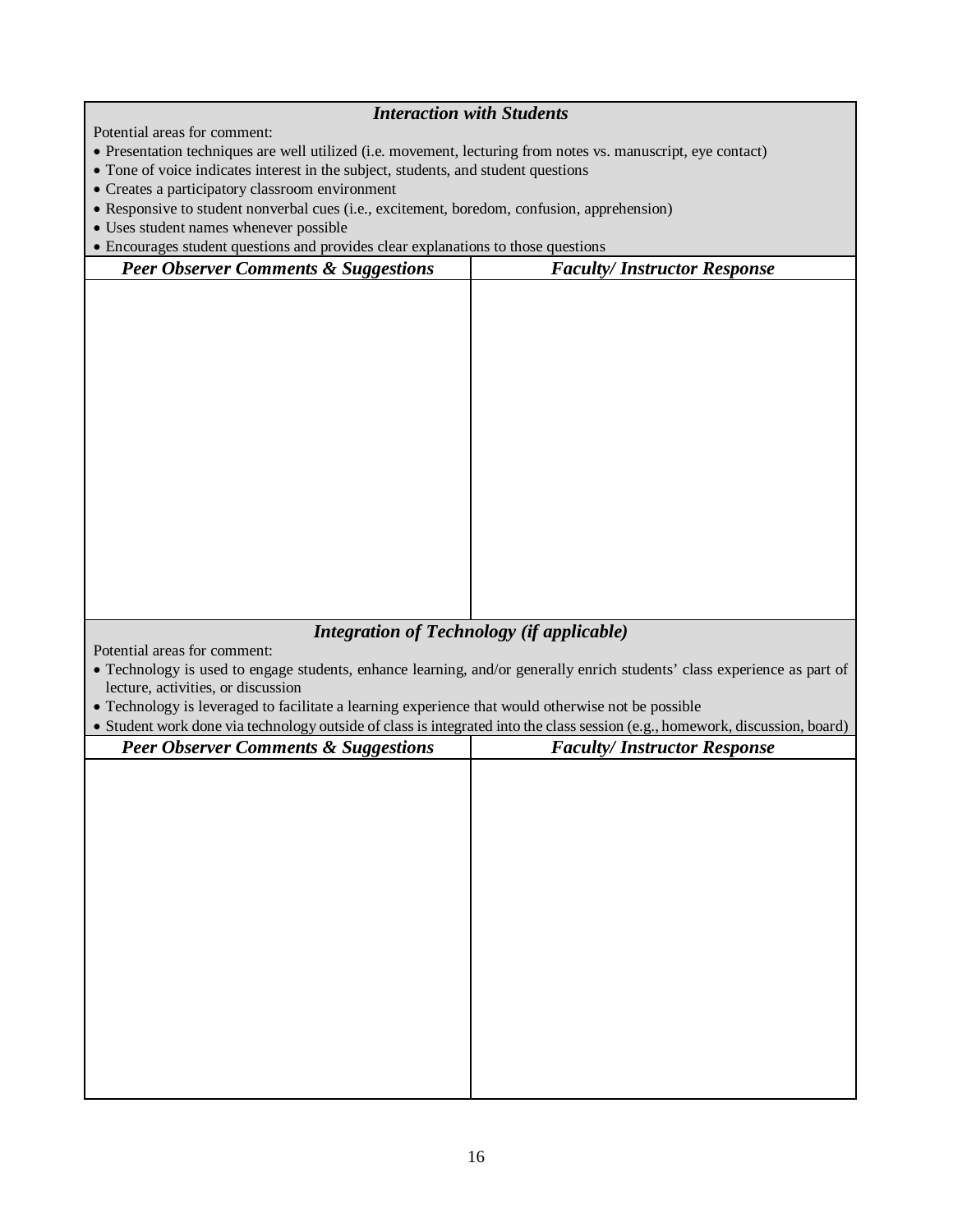#### *General Comments, Summary & Suggestions: (to be filled out by peer observer)*

-This space could be used to describe the setting in which the lesson took place, relevant information about the makeup of the class, and any other descriptive characteristics that would provide appropriate context to the review. This space could additionally be used to highlight areas for suggested pedagogical improvement, along with concrete strategies.

#### *Faculty/Instructor Response*

-This space should be used to articulate goals for the next peer review of course instruction and outline concrete steps to reach those goals.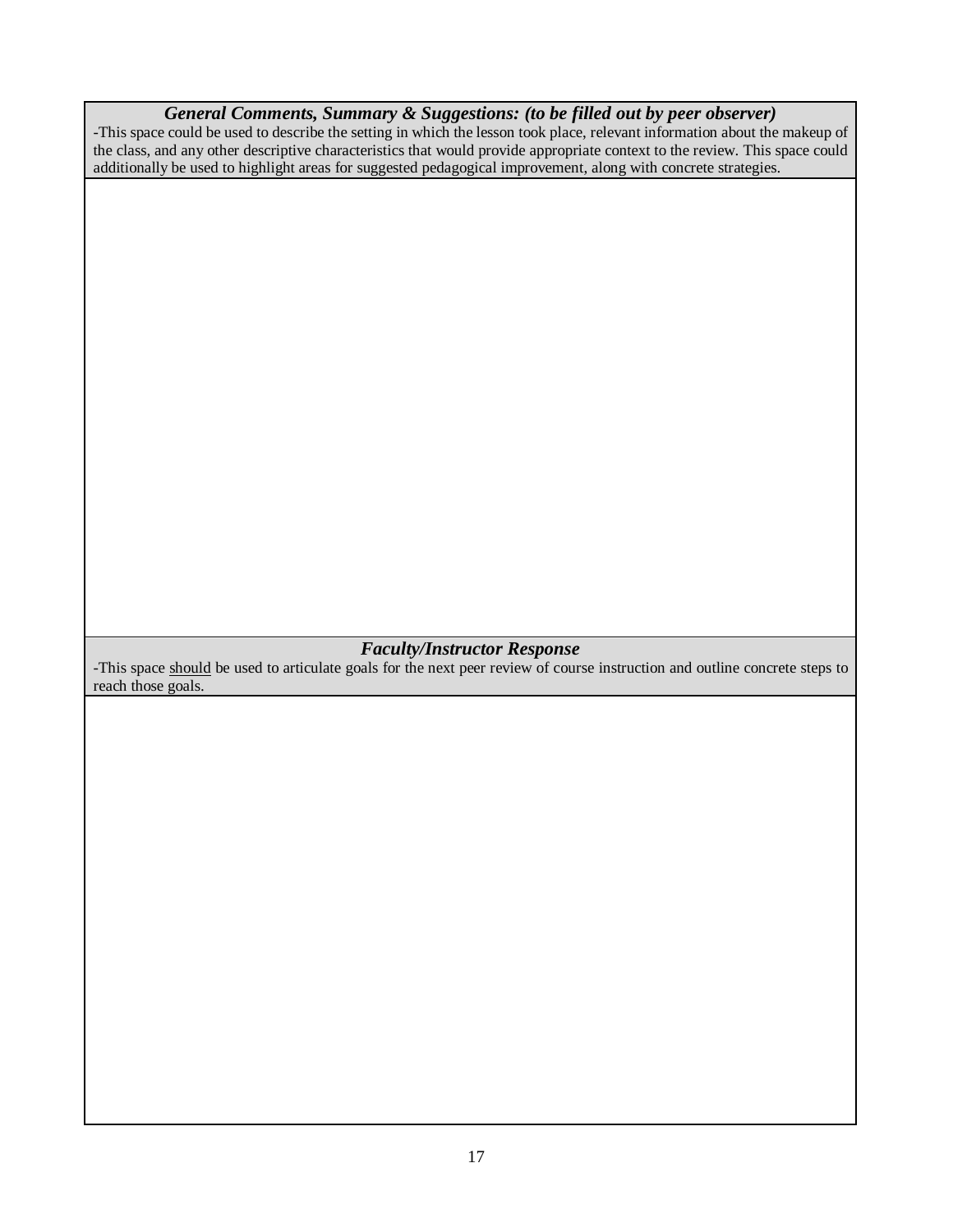Intentionally left blank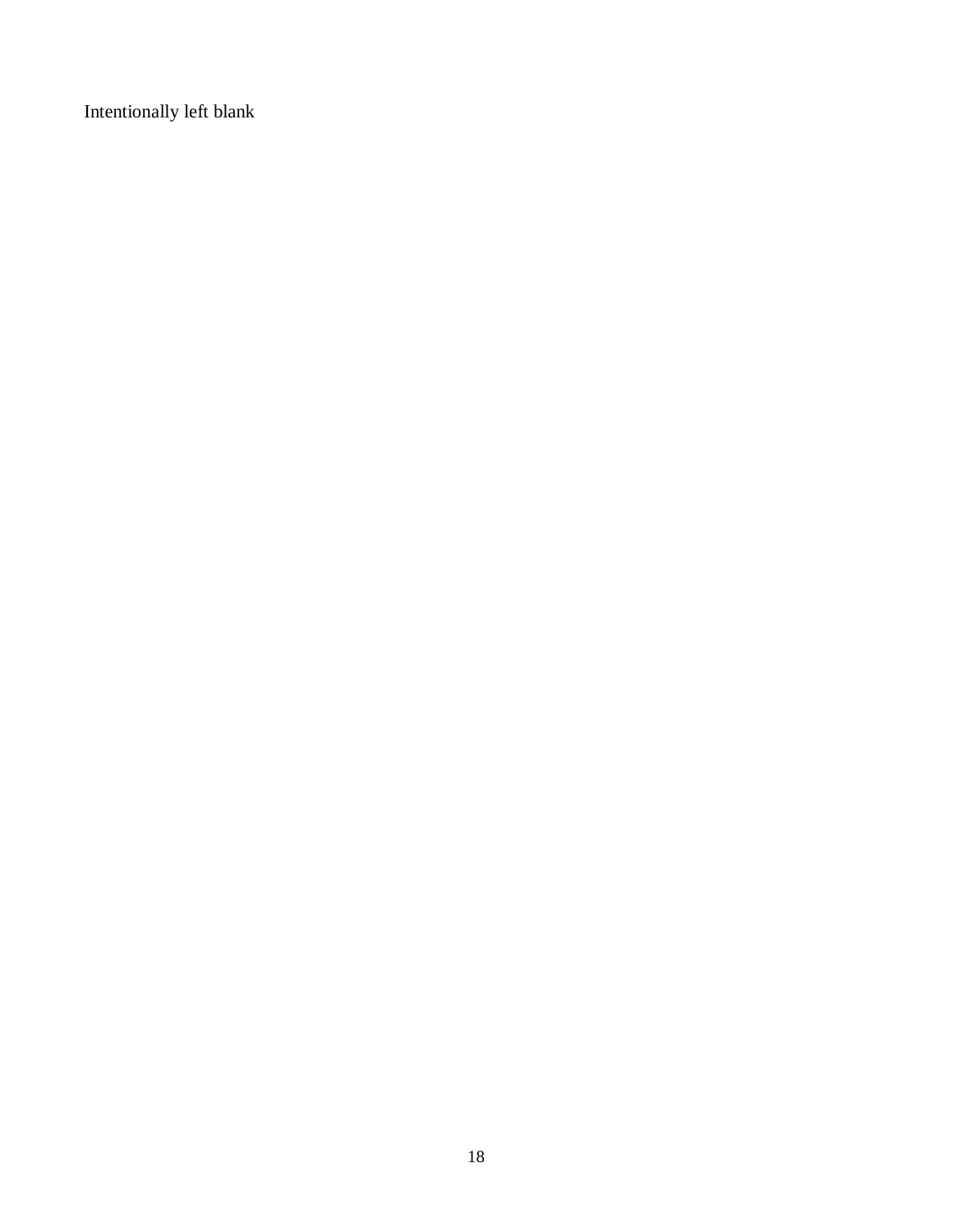## **APPENDIX C: SUPPORTING DOCUMENTS.**

This appendix contains supporting documents used for reference only.

## C.1: [APM-210 CRITERIA FOR APPOINTMENT, PROMOTION](http://www.ucop.edu/academic-personnel/_files/apm/apm-210.pdf) AND APPRAISAL

## C.2: BERKELEY DIVISION OF THE ACADEMIC SENATE'[S](http://teaching.berkeley.edu/sites/teaching.berkeley.edu/files/Policy_TchgEval_1987.pdf) [POLICY FOR EVALUATION OF](http://teaching.berkeley.edu/sites/teaching.berkeley.edu/files/Policy_TchgEval_1987.pdf)  [TEACHING \(FOR ADVANCEMENT AND PROMOTION\)](http://teaching.berkeley.edu/sites/teaching.berkeley.edu/files/Policy_TchgEval_1987.pdf)

C.3: DISTINGUISHED TEACHING AWARD CHECKLIST (Revised February 2015)

## C.4: GENERAL THOUGHTS IN EVALUATING TEACHING DOSSIERS

## C.5. ADDITIONAL RESOURCES RELATING TO TEACHING DOSSIER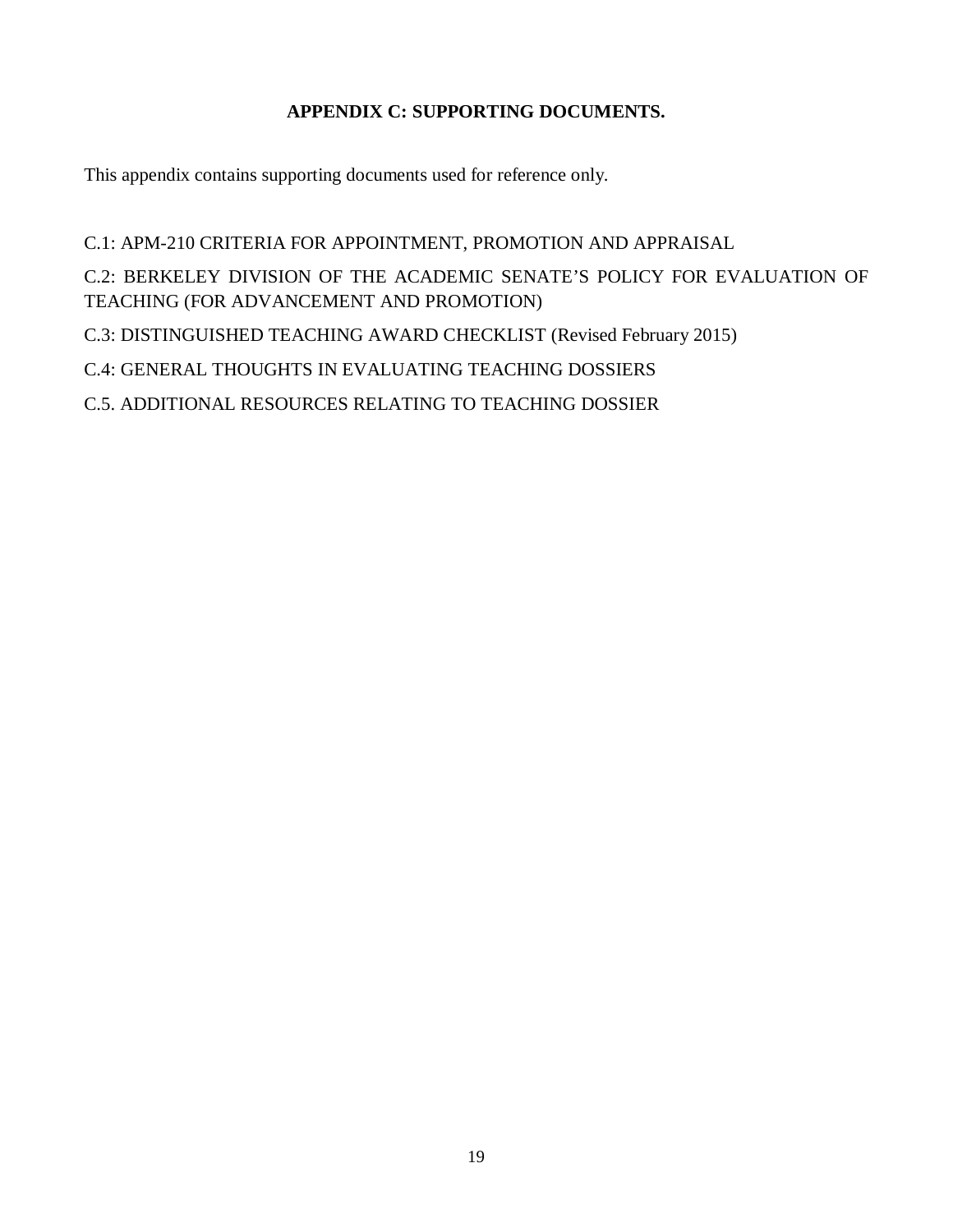#### **C.1[:](http://www.ucop.edu/academic-personnel/_files/apm/apm-210.pdf) [APM-210 CRITERIA FOR APPOINTMENT, PROMOTION](http://www.ucop.edu/academic-personnel/_files/apm/apm-210.pdf) AND APPRAISAL**

Review and Appraisal Committees

Rev. 7/1/05

The criteria set forth below are intended to serve as guides for minimum standards in judging the candidate, not to set boundaries to exclude other elements of performance that may be considered.

(1) Teaching — Clearly demonstrated evidence of high quality in teaching is an essential criterion for appointment, advancement, or promotion. Under no circumstances will a tenure commitment be made unless there is clear documentation of ability and diligence in the teaching role. In judging the effectiveness of a candidate's teaching, the committee should consider such points as the following: the candidate's command of the subject; continuous growth in the subject field; ability to organize material and to present it with force and logic; capacity to awaken in students an awareness of the relationship of the subject to other fields of knowledge; fostering of student independence and capability to reason; spirit and enthusiasm which vitalize the candidate's learning and teaching; ability to arouse curiosity in beginning students, to encourage high standards, and to stimulate advanced students to creative work; personal attributes as they affect teaching and students; extent and skill of the candidate's participation in the general guidance, mentoring, and advising of students; effectiveness in creating an academic environment that is open and encouraging to all students, including development of particularly effective strategies for the educational advancement of students in various underrepresented groups. The committee should pay due attention to the variety of demands placed on instructors by the types of teaching called for in various disciplines and at various levels, and should judge the total performance of the candidate with proper reference to assigned teaching responsibilities. The committee should clearly indicate the sources of evidence on which its appraisal of teaching competence has been based.

In those exceptional cases when no such evidence is available, the candidate's potentialities as a teacher may be indicated in closely analogous activities. In preparing its recommendation, the review committee should keep in mind that a redacted copy of its report may be an important means of informing the candidate of the evaluation of his or her teaching and of the basis for that evaluation.

It is the responsibility of the department chair to submit meaningful statements, accompanied by evidence, of the candidate's teaching effectiveness at lower-division, upper-division, and graduate levels of instruction. More than one kind of evidence shall accompany each review file. Among significant types of evidence of teaching effectiveness are the following: (a) opinions of other faculty members knowledgeable in the candidate's field, particularly if based on class visitations, on attendance at public lectures or lectures before professional societies given by the candidate, or on the performance of students in courses taught by the candidate that are prerequisite to those of the informant; (b) opinions of students; (c) opinions of graduates who have achieved notable professional success since leaving the University; (d) number and caliber of students guided in research by the candidate and of those attracted to the campus by the candidate's repute as a teacher; and (e) development of new and effective techniques of instruction, including techniques that meet the needs of students from groups that are underrepresented in the field of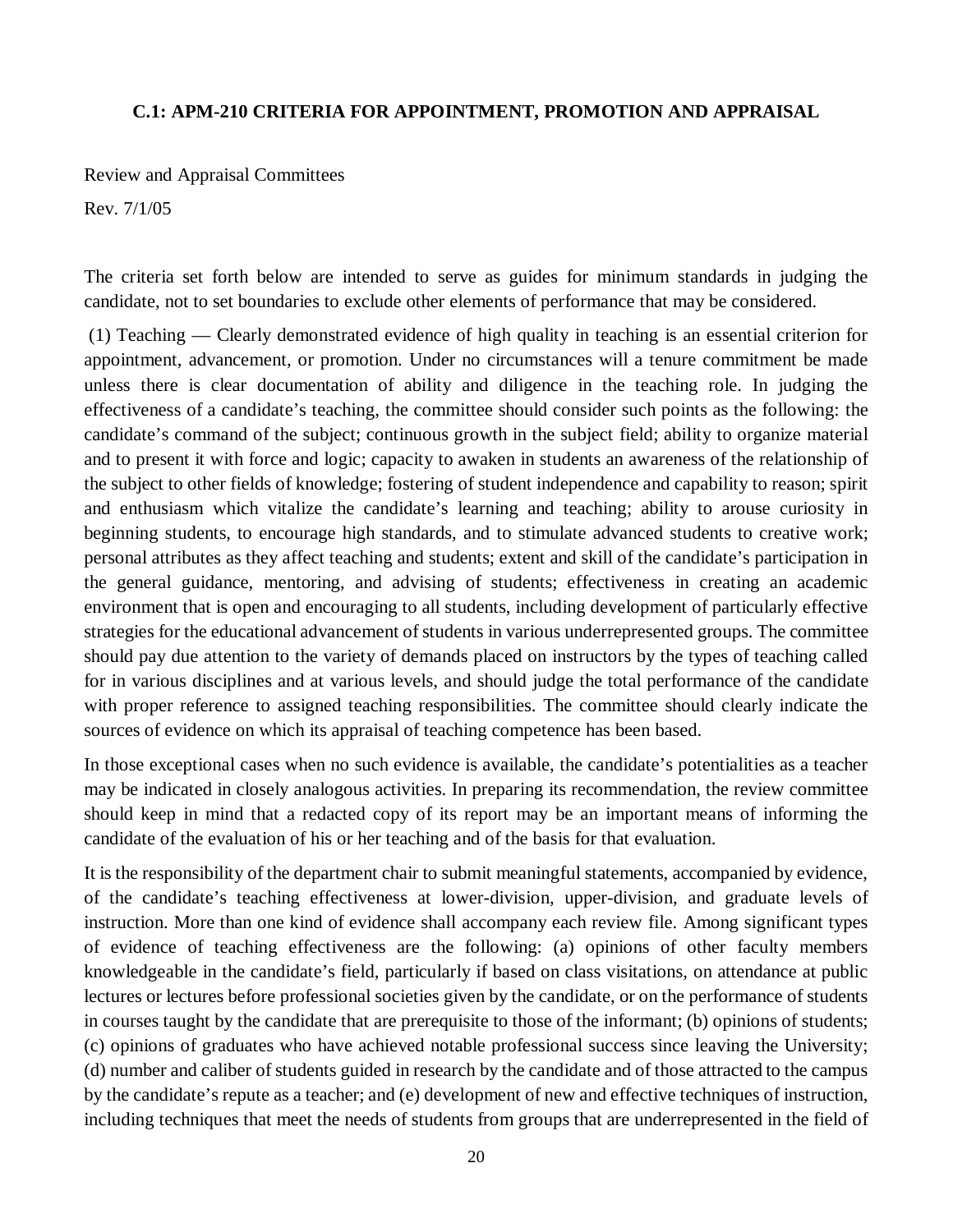instruction.

All cases for advancement and promotion normally will include:

- a. evaluations and comments solicited from students for most, if not all, courses taught since the candidate's last review;
- b. a quarter-by-quarter or semester-by-semester enumeration of the number and types of courses and tutorials taught since the candidate's last review;
- c. their level;
- d. their enrollments;
- e. the percentage of students represented by student course evaluations for each course;
- f. brief explanations for abnormal course loads;
- g. identification of any new courses taught or of old courses when there was substantial reorganization of approach or content;
- h. notice of any awards or formal mentions for distinguished teaching;
- i. when the faculty member under review wishes, a self-evaluation of his or her teaching; and
- j. evaluation by other faculty members of teaching effectiveness.

When any of the information specified in this paragraph is not provided, the department chair will include an explanation for that omission in the candidate's dossier. If such information is not included with the letter of recommendation and its absence is not adequately accounted for, it is the review committee chair's responsibility to request it through the Chancellor.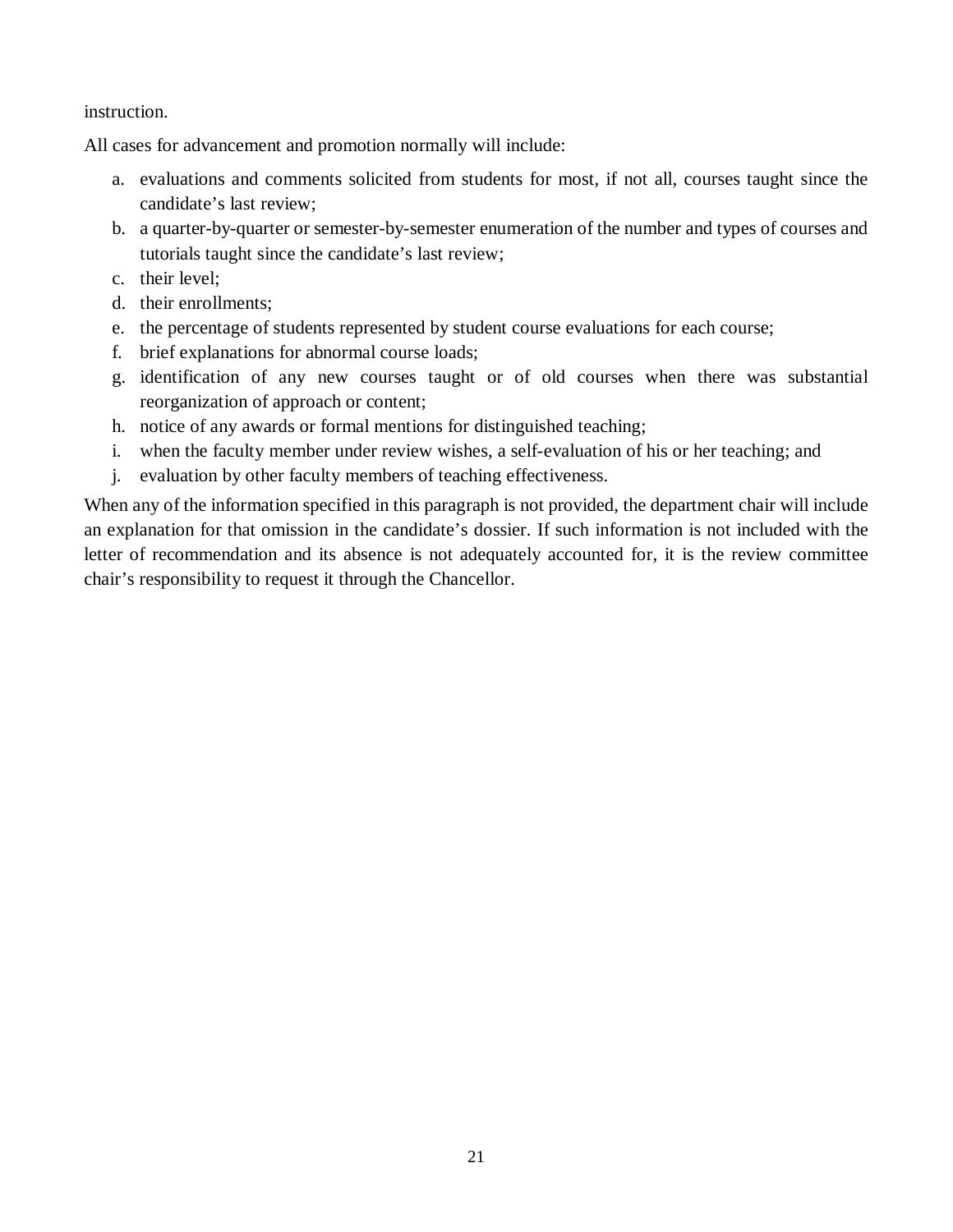## **C.2: BERKELEY DIVISION OF THE ACADEMIC SENATE'[S](http://teaching.berkeley.edu/sites/teaching.berkeley.edu/files/Policy_TchgEval_1987.pdf) [POLICY FOR EVALUATION](http://teaching.berkeley.edu/sites/teaching.berkeley.edu/files/Policy_TchgEval_1987.pdf)  [OF TEACHING \(FOR ADVANCEMENT AND PROMOTION\)](http://teaching.berkeley.edu/sites/teaching.berkeley.edu/files/Policy_TchgEval_1987.pdf)**

Policy for the Evaluation of Teaching

- Directive (9/87) from Provost King
- Policy for the Evaluation of Teaching (for Advancement and Promotion)

\_\_\_\_\_\_\_\_\_\_\_\_\_\_\_\_\_\_\_\_\_\_\_\_\_\_\_\_\_\_\_\_\_\_\_\_\_\_\_\_\_\_\_\_\_\_\_\_\_\_\_\_\_\_\_\_\_\_\_\_\_\_\_\_

Berkeley: OFFICE OF THE CHANCELLOR September 18, 1987 DEANS, PROFESSIONAL SCHOOLS AND COLLEGES: Re: Policy for Evaluation of Teaching (for Advancement and Promotion)

Last year the Committee on Budget and Interdepartmental Relations asked the Senate Committee on Teaching to formulate a comprehensive policy with guidelines for how the assessment of teaching should be presented in recommendations for faculty promotion or advancement. The Committee on Teaching conducted a review, which included among other things invoking the aid of faculty who have received the Distinguished Teaching Awards.

Their statement, "Policy for the Evaluation of Teaching (for Advancement and Promotion)" and its attachment, "Recommendations for Administering and Analyzing Student Course Evaluations," are enclosed. Please distribute these documents to your respective teaching units.

The Policy has the full endorsement of the Committee on Budget and Interdepartmental Relations and unit heads are urged to follow it as closely as possible.

C. Judson King

Provost, Professional Schools and Colleges

Attachment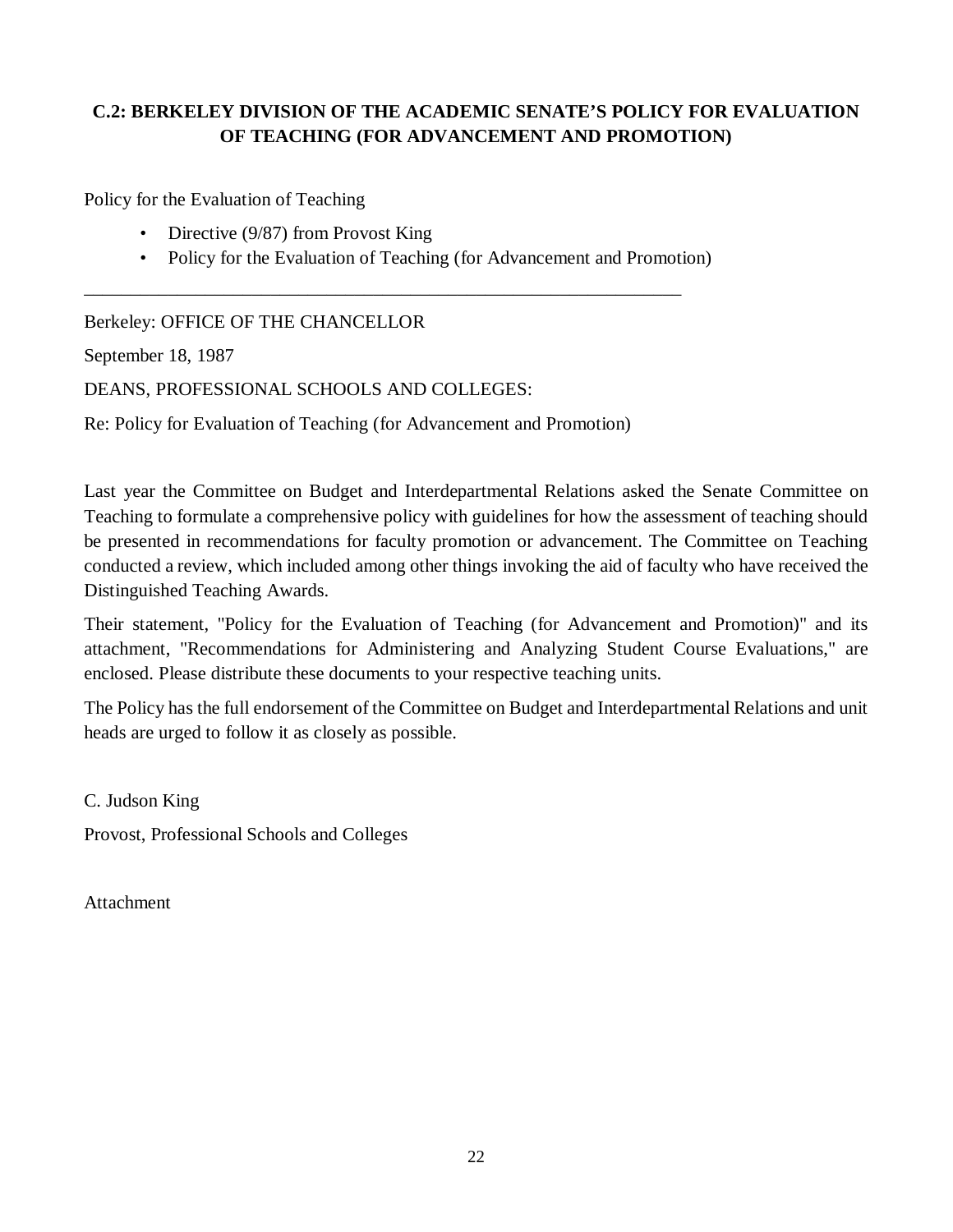## **POLICY FOR THE EVALUATION OF TEACHING (FOR ADVANCEMENT AND PROMOTION)**

Committee on Teaching

April, 1987

### *I. Criteria for Advancement and Promotion*

The University community believes that excellence in teaching and excellence in research go hand in hand, and as a matter of policy teaching and research are both essential duties of every faculty member. Promotion depends upon the demonstration of excellence in both areas.

The essential question in the evaluation of teaching is whether the candidate contributes in an effective, creative, and appropriate way to the teaching mission of the department. Attention should be paid to the varieties of demands placed on instructors and the range of teaching activities called for in various disciplines and at various levels. It is imperative that clear documentation of ability in teaching be included in all advancement and promotion cases. Incomplete advancement or promotion cases will be returned to the originating department.

While no two cases will be alike, there are several recurring themes which may be addressed in the preparation of the teaching component and several useful techniques for verifying performance in these areas.

## *II. Aspects of Teaching to be Evaluated*

Teaching plays a major role in decisions regarding advancement and promotion. Therefore, an explicit discussion of the teaching performance of a faculty member is essential. The following components of teaching may be evaluated in a personnel review decision.

- **Design and redesign of courses**. Does the course "work"? Are the course objectives reasonable? Are course requirements clearly stated and communicated to students? Is the course continuously updated to reflect recent developments in the field?
- **Presentation of material**. Does the teacher convey enthusiasm for the subject matter? Does the teacher present material with logic and force, arousing curiosity in beginning students and stimulating advanced students to creative work?
- **Command of the subject**. Is the instructor knowledgeable in the subject matter of the courses he or she teaches? Does the instructor engage in reading or research in the subject matter of the course in order to keep up to date with current research developments?
- **Contributions to curriculum and instruction**. Has the teacher developed instructional materials, such as textbooks, videotapes, computer courseware, slides, publications related to teaching, or the like? In what ways has the teacher participated in departmental or campus curriculum design or development efforts?
- **Directing student research**. How active is the teacher in guiding the research projects of graduate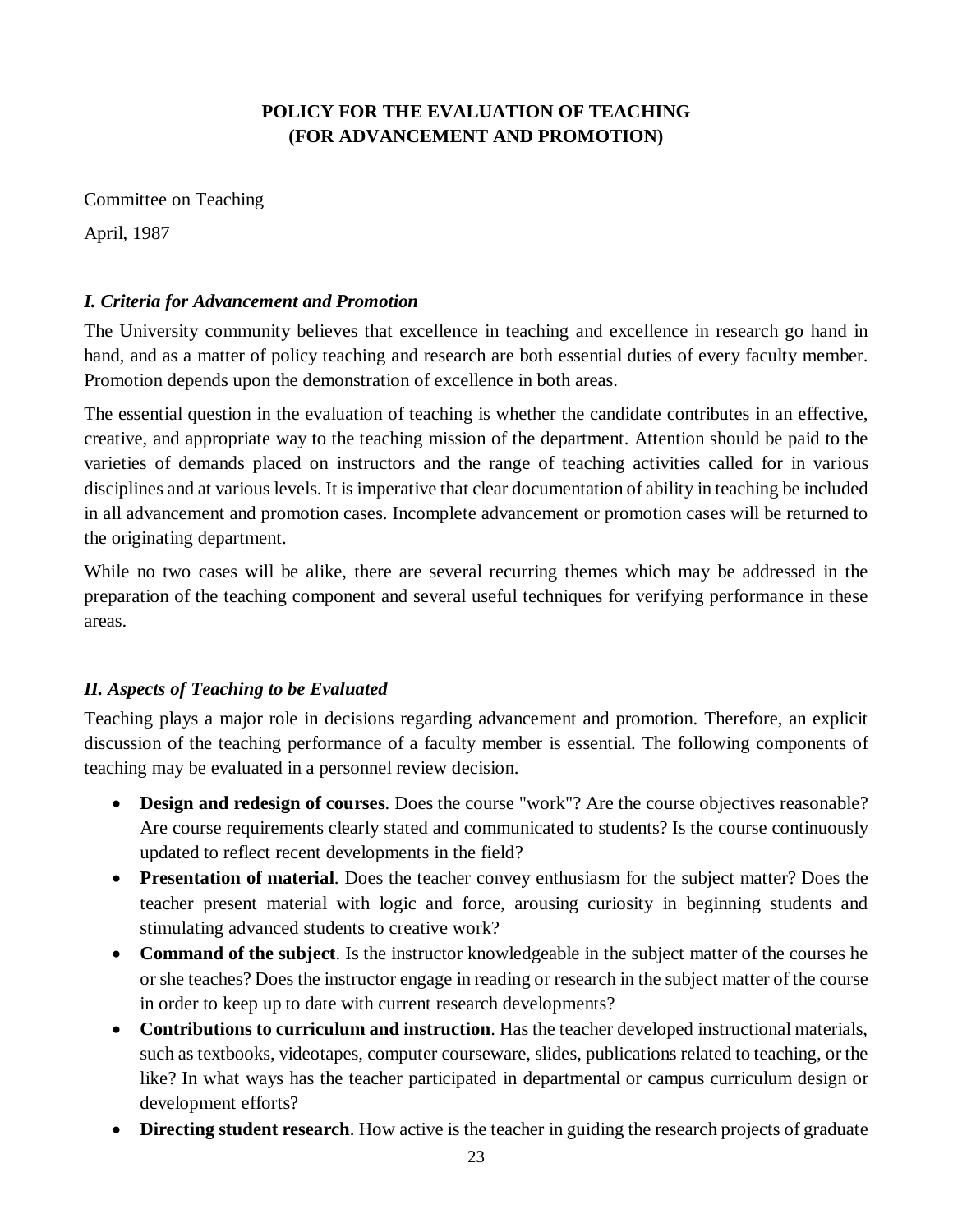and undergraduate students?

- **Advising.** What formal advising duties or informal advising has the teacher undertaken? How much time does the teacher spend consulting with students?
- **Guiding and supervising Graduate Student Instructors.** To what extent has the teacher prepared, trained, and supervised graduate student instructors?

### *III. Sources and Methods for Evaluating Teaching*

Each department or teaching unit can be expected to have a unique culture which supports and encourages teaching excellence and which will have its own traditions of teaching evaluation that serve to define and reinforce that culture. Departments should work to improve their evaluation methods and seek to make them supportive and encouraging rather than investigative or punitive. The following is a list of sources of information for evaluating teaching; departments will choose those most appropriate for the particular case.

- The candidate's **faculty colleagues** who have appropriate expertise in the discipline are best able to evaluate the scholarship that informs the design and organization of courses and curriculum, the choice or development of texts and other instructional materials (syllabus, handouts, etc.), the nature of examinations and assignments, and so on.
- **Current students** can comment on an instructor's ability to communicate clearly, the extent and level of the instructor's course preparation, whether the instructor makes effective use of class time, how sensitive and responsive the instructor is to difficulties students may be having in the course, the workload, and so on. Students should not be used to judge the adequacy, relevance, and timeliness of the course content nor the breadth of the instructor's knowledge and scholarship.
- **Former students** can comment on the long-term effectiveness of the candidate's teaching: for example, the role of the instructor's courses in preparing the student for advanced study or work in the discipline.
- If the candidate teaches with **Graduate Student Instructors**, these students can often comment on the teachers role and effectiveness in the classroom and in preparing, training, supervising and evaluating GSIs.
- **Self-evaluations** can be both descriptive and evaluative and may address such issues as teaching goals and philosophy, involvement in curriculum projects, efforts to improve teaching, and so on.

Various methods can be used to gather data from these sources: rating forms or detailed questionnaires, written appraisals (letters or responses to open-ended questions on rating forms), interviews, observations, and so on. Combining sources and methods, it is possible to collect a variety of information about a faculty member's teaching. For example, colleagues can evaluate instructional materials or observe an instructor's classroom teaching. Students can complete evaluation forms at the end of a course, participate in individual or group interviews, or fill out surveys when they graduate.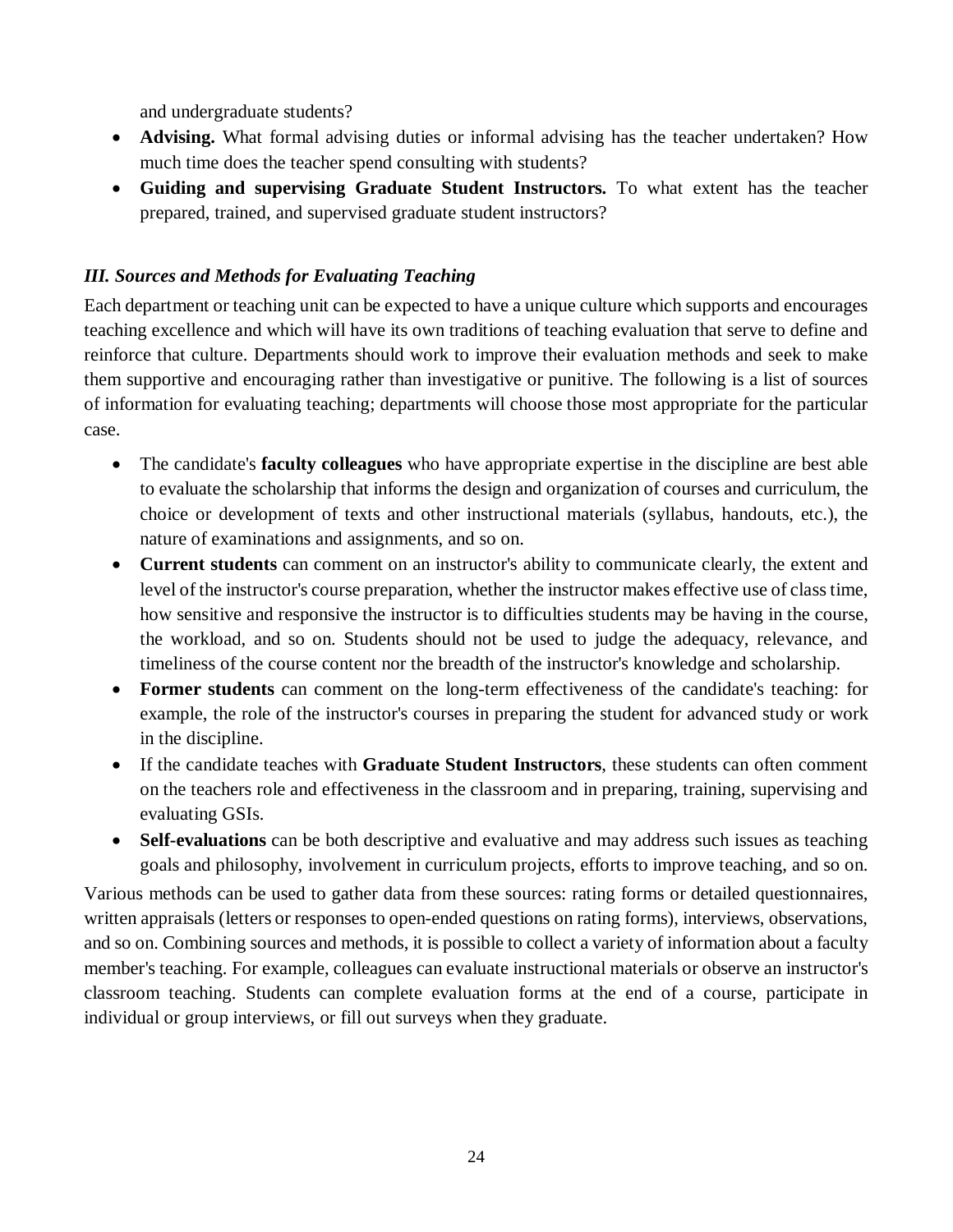## *IV. The Teaching Dossier*

A teaching dossier should include the following items:

- **Departmental letter summarizing the candidate's teaching**. A carefully prepared Chair's letter is an essential part of a dossier. An effective letter from the chair will describe departmental teaching evaluation procedures, the nature and quality of a candidate's teaching, and the evidence upon which this evaluation is based.
- **Departmental ad hoc committee report for mid-career review, promotion to tenure, and promotion to professor**. For these types of reviews, departments are encouraged to convene an ad hoc committee (two or more faculty members) to examine evaluation data and assess a candidate's teaching performance. The ad hoc committee's report should be included in the dossier.
- **Candidate's statement**. It is helpful if candidates provide a written statement of their teaching approach, including the goals of specific courses and choices of teaching strategies. They may also comment about their efforts to improve instruction and respond to criticisms of their teaching performance made by the department chair and by students on end-of-course evaluations.
- **Description of courses taught**. A list of courses by course number and enrollment should be included. The candidate may wish to comment on the courses indicating which are new, team taught, and so on.
- **Description of student research directed**. Candidates may want to describe their role in directing senior theses, masters and doctoral studies, and postdoctoral scholars. The number of graduate students successfully completing degree work could also be included (indicate the date each student began graduate school).
- **Peer evaluation**. Reports or letters about the candidate's teaching performance from faculty colleagues familiar with the content could be included in the dossier. The letters should cite the basis and evidence for judgments made (observation, review of instructional materials, and so on).
- **Student evaluation**. Some form of student evaluation data (e.g., end-of-semester student ratings) for each different course taught in the period under review should be presented. The data should include both summaries of student evaluations of teaching and sufficient "raw" data (i.e., representative student comments) to allow the reviewers to see the candidate's teaching from the students' point of view. In addition, the dossier can include letters from current students or summaries of interviews.
- **Alumni evaluation**. Former students, as well as Graduate Student Instructors (if the candidate teaches with GSIs), can provide information about the candidate's teaching performance.
- Dossiers may include letters, results of group interviews, or summaries of surveys of alumni that specifically address the candidate's teaching.

### *V. Resources for Evaluating Teaching*

The Center for Teaching and Learning, under the auspices of the Committee on Teaching, has prepared a handbook that suggests a range of useful methods and procedures for evaluating teaching.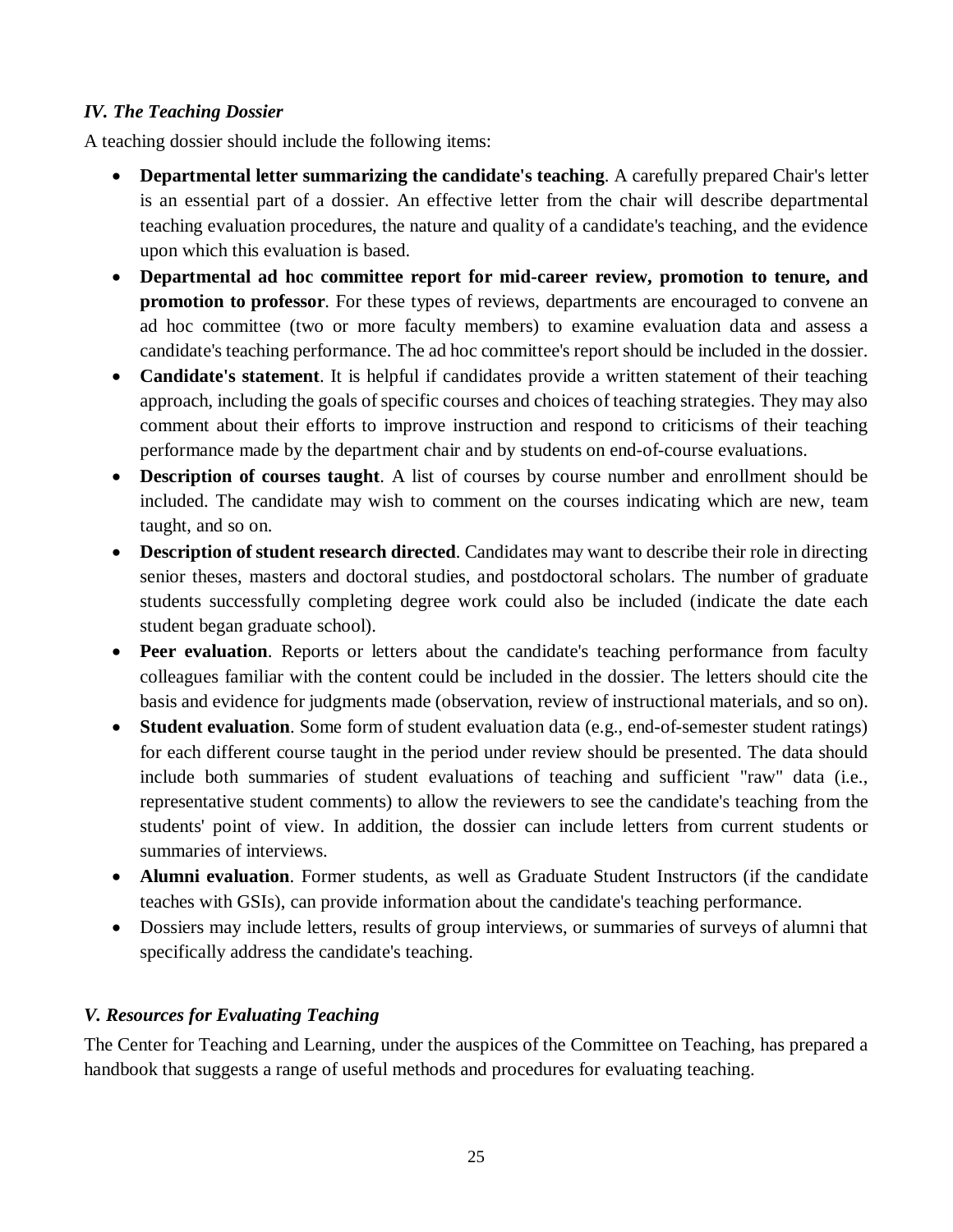### **C.3: DISTINGUISHED TEACHING AWARD CHECKLIST (Revised February 2015)**

#### *Stage One Checklist (using forms or spreadsheets provided)*

- a) Nominating Letter: No more than 2000 words, from the nominator, typically the department chair or head of the departmental committee on teaching or awards committee. The letter should show, among other things, how the nominee clearly rises above otherwise good teaching in the department, how the nominee's research and teaching are integrated, and how students respond to the teaching. This letter carries a great deal of weight in the Stage One nomination.
- b) Chronological List of Courses Taught: Table containing a chronological list of all courses taught during the last eight semesters of residence,
- c) Quantitative Summary and Comparison: Quantitative summary and comparison of student evaluations of courses listed in (b) with respect to departmental averages for similar courses.
- d) Grade Distribution Chart: Grade distribution charts for any two courses offered in the most recent four semesters of residence.
- e) Raw Student Evaluations: Raw student evaluations gathered for the same two courses in (c). Do not submit summary data, but rather the evaluations themselves with student comments.
- f) Teaching Schedule: Nominee's fall and spring "*Teaching Schedule*." Members of the Committee on Teaching will observe classes of those nominees who are advanced to Stage Two in the spring semester, and may also visit classes in late fall if time permits.

### *Stage Two Checklist (using forms or spreadsheets provided) (Revised February 2015)*

- a) Reflective Statement: A reflective statement by the candidate of teaching goals, objectives, and experiences, not to exceed 1,000 words.
- b) Candidate's Curriculum Vitae.
- c) List of Teaching Responsibilities Outside the Classroom.

Evaluations and charts for two *additional* courses should be submitted (i.e., different from those submitted in Stage I), as follows:

- d) Grade Distribution Chart: Grade distribution charts from two additional courses in the most recent five semesters of residence (including the immediate past fall semester).
- e) Raw Student Evaluations: Raw student evaluations (i.e., including the written responses) from the courses in Grade Distribution Chart form (d). Scanned documents should be of excellent clarity.
- f) Letters of Support: No more than eight total, including at least three (3) from current or former undergraduates; at least two (2) from current or former graduate students (including GSIs); and at least one (1) from a colleague (campus or off-campus), ideally someone who has recently observed the candidate's class. No letters longer than 1,000 words should be submitted.
- g) Class Materials: Class materials for any one of the four courses for which evaluations have been submitted: Materials might include syllabi, handouts, tests, assignments, and so on. If these materials are available on a website, or through bCourses, please simply provide the link.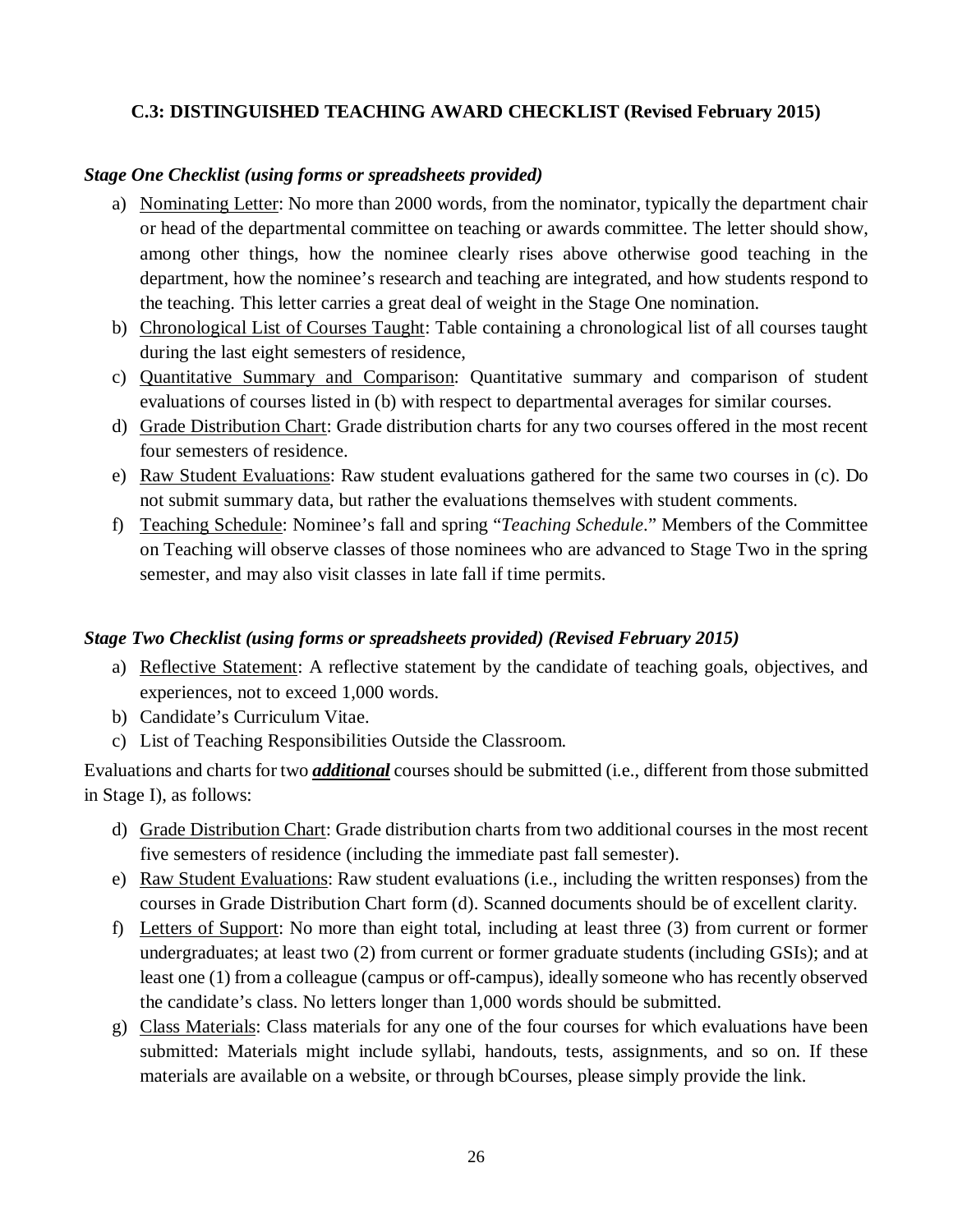#### **C.4: GENERAL THOUGHTS ABOUT TEACHING DOSSIERS**

#### *Research Highlights on Teaching Dossiers.*

As early as the mid-1980's, a teaching dossier was defined as a "summary of a professor's major teaching accomplishments and strengths" (Shore, et al., 1986). Although entries included in a dossier can represent both good and bad practices, most teaching dossiers seem to include only positive examples, especially when they are being used in personnel decisions (Wolf, 1991). The ideal portfolio would include the professor's reflections about instructional decisions, thereby capturing the rationale and thinking behind these decisions (Edgerton et al, 1991). Another element is the need to include samples of students' work accompanied by any feedback from the faculty member to the student. Examples of outstanding and average work might also be included.

A dossier should be an ongoing activity, with entries added throughout the year and across years. Some faculty view this constant accumulation as busywork (Robinson, 1993). Other two- and four-year colleges have found the dossier to provide excellent documentation for both formative and summative purposes (Edgerton et al, 1991). Root (1987) conducted one of the few studies that investigated colleagues' evaluations of teaching dossiers and concluded that a committee of colleagues could provide sufficiently reliable evaluations. The dossiers included course outlines, syllabi, teaching materials, student evaluations, and curriculum development documentation—much of what is generally prescribed for a teaching dossier with the exception of teacher reflections and evidence of student learning. Ultimately, the best way to get a valid summative evaluation of teaching is to base it on a dossier containing data from multiple sources—ratings from students, peers, administrators, self-ratings, and learning outcomes—that reflect every aspect of teaching including course design, classroom instruction, assessment of learning, advising, and mentoring (e.g., Weimer, et al., 1988; Chism, 1999; Hoyt & Pallett, 1999; National Research Council, 2003).

#### *Research Highlights on Peer Review of Teaching.*

No other source is as qualified to evaluate an instructor's understanding of the course subject, the currency and accuracy of the course content, the appropriateness of the level of difficulty of the course and of the teaching and assessment methods used in its delivery, and whether the course content and learning objectives are consistent with the course's intended role in the program curriculum (for example, as prerequisite to other courses) than faculty colleagues (Brent and Felder, 2004). Because teaching styles are viewed by many as personal, scholars in the field have suggested that learning, rather than teaching style, should be the measure of teaching effectiveness. For this reason, a useful starting point is to define good teaching as the purposeful activity intended to bring about learning in others, and it is good or successful in the degree to which it helps accomplish that intended learning (Ory, 1990). With this definition, the focus of the review becomes how to demonstrate that learning has occurred as a result of the teaching process, and how teaching practices foster student learning (Dochy, et al., 1999).

#### *Evaluating Teaching Dossiers*

The following sections are excerpted and adapted from Seldin, et al. (2010, pp. 72-82) and provide some general information and context for the evaluation of teaching dossiers. The evaluation of teaching performance, from dossiers or any other instruments, is unavoidably an exercise in subjective judgment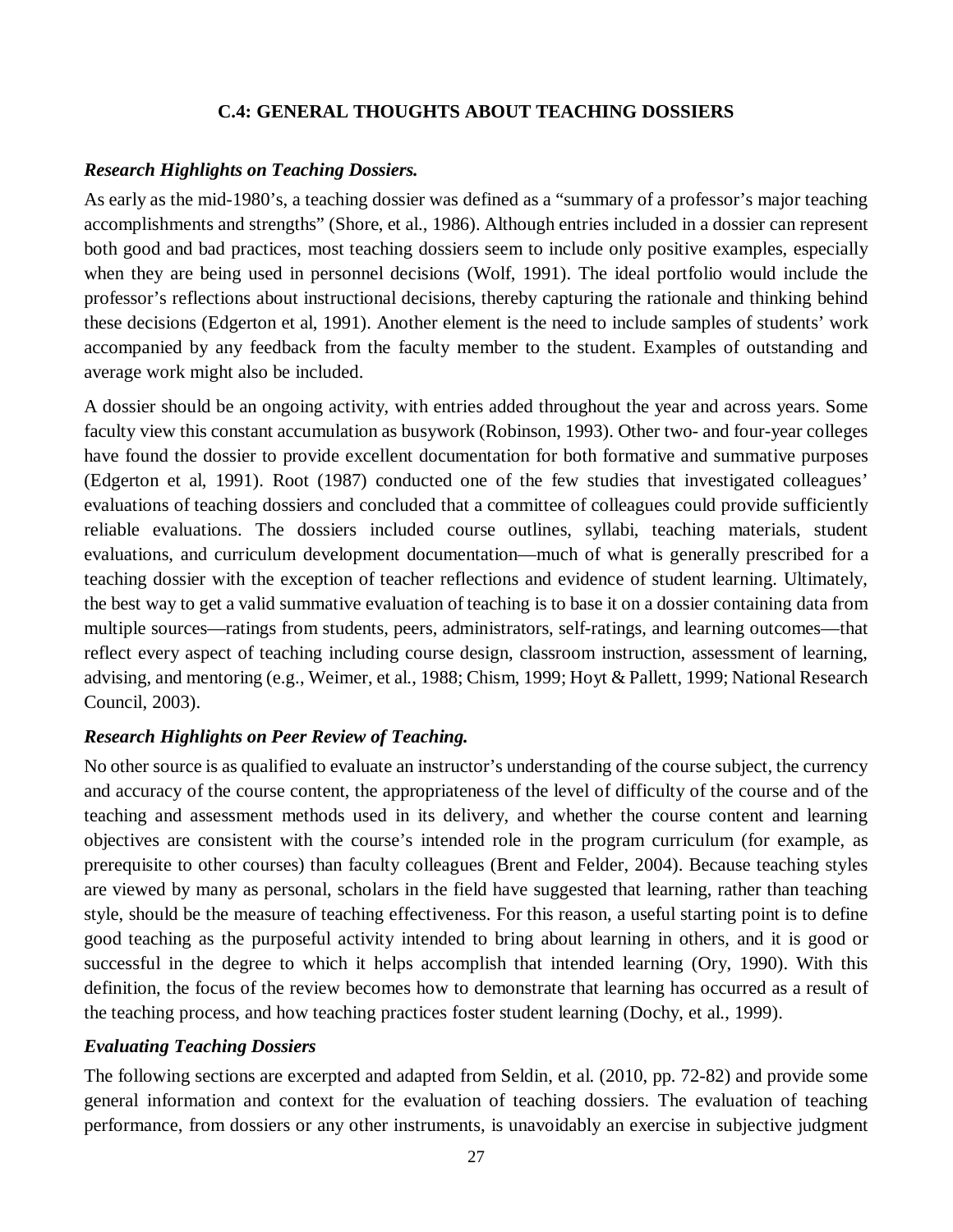which is routinely used in personnel decisions. If the evaluation process meets key requirements, the likelihood of making better personnel decisions is greatly enhanced. The general following aspects have been identified:

- 1. Acceptability is perhaps the most important requirement to the evaluation of a teaching performance through dossiers. Until the dossier program has won the unqualified support of the evaluators and those being evaluated, it will be on shaky ground. That means that academic administrators and faculty leaders must build support for the program by focusing attention not just on the technical soundness of the dossier concept but also on its attitudinal and interpersonal aspects. The campus must engage in frank and open discussions in order to build program acceptability.
- 2. Importance of Mandated Dossier Items: Because each dosser is unique, the content and organization will differ among faculty members. This can possibly create difficulty in using dossiers for personnel decisions. One way around this problem is to require dossiers to include certain mandated items along with elective ones. By standardizing some items, comparison of teaching performance becomes possible.
- 3. Avoiding Pitfalls in the Evaluation of Teaching Dossiers. There are some common pitfalls in the evaluation of dossiers for personnel decisions. Here they are offered as two don'ts:
	- *Don't assume that everyone must teach in the same way*. It is better to allow individual differences in teaching styles and techniques as long as they can be tolerated by department and institutional goals. In general, it is best to develop criteria within the smallest practical unit: the department level.
	- *Don't assume that standards and ratings will be the same across academic disciplines*. Standards and ratings tend to fluctuate--sometimes wildly and even unfairly. The same variation in standards and rating exists in all methods used to evaluate teaching. This is a very strong argument for the institution of a teaching dossier which allows a more comprehensive evaluation of teaching performance. Although popular and extensively used, appraisals of teaching based almost exclusively on student ratings is hardly the answer. It is better to install a teaching dossier program that has the advantage of documenting both the complexity and individuality of teaching and then refine the process of dossier evaluation so that it is accurate, fair, and complete.

### *General Items to Consider in Evaluating Dossiers.*

This list of suggested items for evaluating dossiers was developed from detailed discussions with more than 225 members of personnel committees at colleges and universities across Carnegie classifications and supported by work of Seldin (2002), Zubizarreta (2004) and Miller (2005), Seldin et al (2010):

- 1. If core items are required, they must all be included in the portfolio.
- 2. Evidence must be presented to show that academic department, program, and/or institutional goals (for example, the development of critical thinking skills) are met in the classroom.
- 3. Evidence of accomplishment--not just a reflective statement--must be presented in the dossier.
- 4. The vast majority of data must be current or from the recent past--perhaps the past four years.
- 5. The degree of documentation in the three areas of information (from oneself, from others, and evidence of student learning) must be in general balance, and several sources should be used as documentation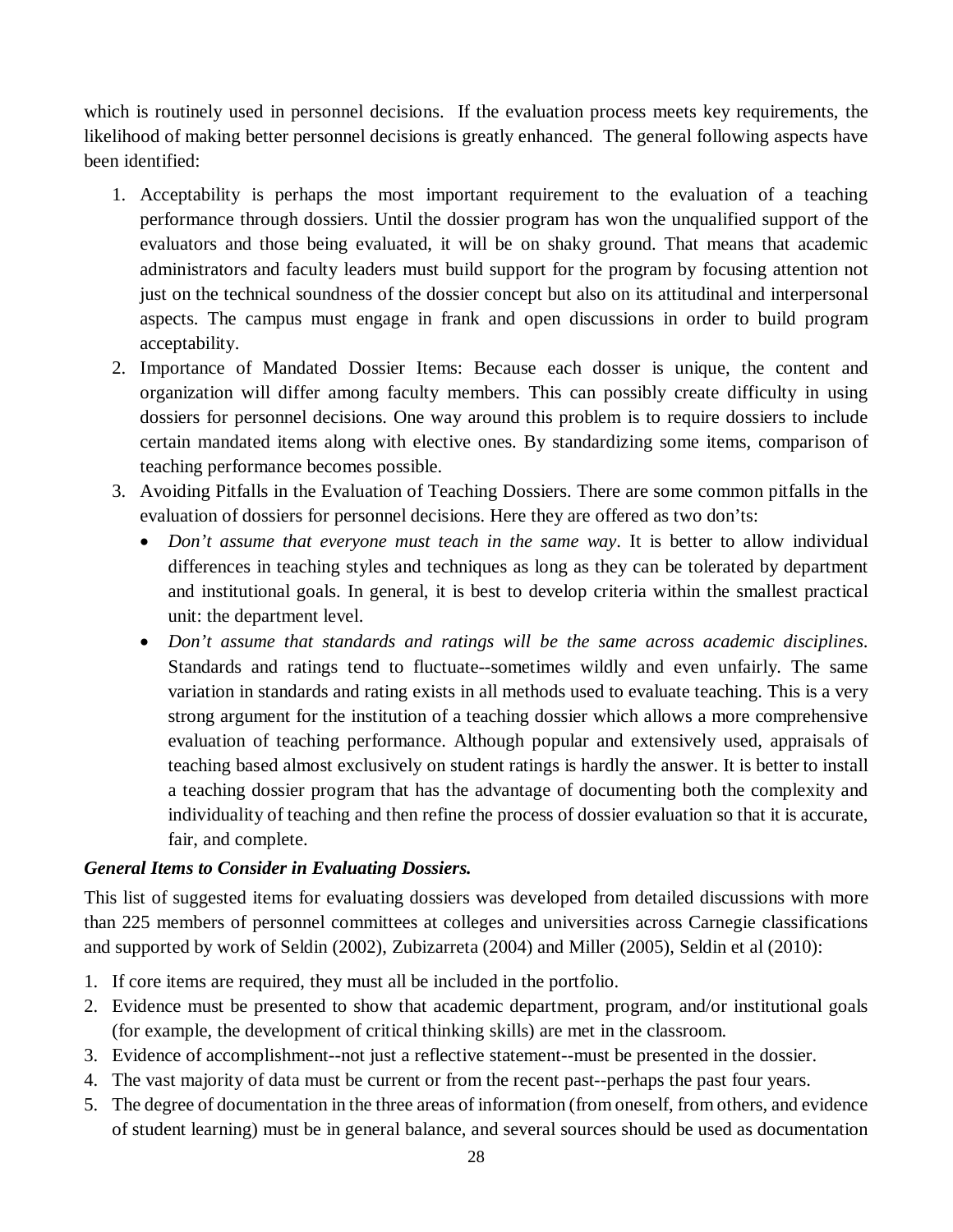in each area.

- 6. The dossier must demonstrate teaching consistent with departmental and institutional priorities and missions.
- 7. The reflective statement of what and why professors teach as they do must be consistent with the syllabus and with student and peer reviews of their teaching.
- 8. The dossier must meet established length requirements for the narrative and the appendix.
- 9. Some evidence of peer evaluation of teaching must be presented unless this would be inconsistent with the department and/or institution's culture.
- 10. Products or outcomes of student learning must reveal successful teaching.
- 11. Efforts of improved performance over time--in methods, materials, and evaluations--must be included in the portfolio.
- 12. The ratings on all common core questions on student rating forms from several courses and several years must be included.
- 13. The teaching responsibilities section must be consistent with the department chair's statement of the professor's responsibilities.
- 14. The dossier must profile individual style, priorities, and teaching achievements.
- 15. The dossier must reflect consistency between professor's reflective statement of teaching philosophy and his or her teaching actions in the classroom, lab, or studio.
- 16. All claims made in the dossier narrative must be supported by evidence in the appendix.
- 17. Evaluators must focus attention on the evidence supporting teaching effectiveness.
- 18. Review committee members must allow individual differences in teaching styles, techniques, and priorities and not assume that every faculty member must teach in the same way.
- 19. Evaluators must avoid relying too heavily on any one source of evidence.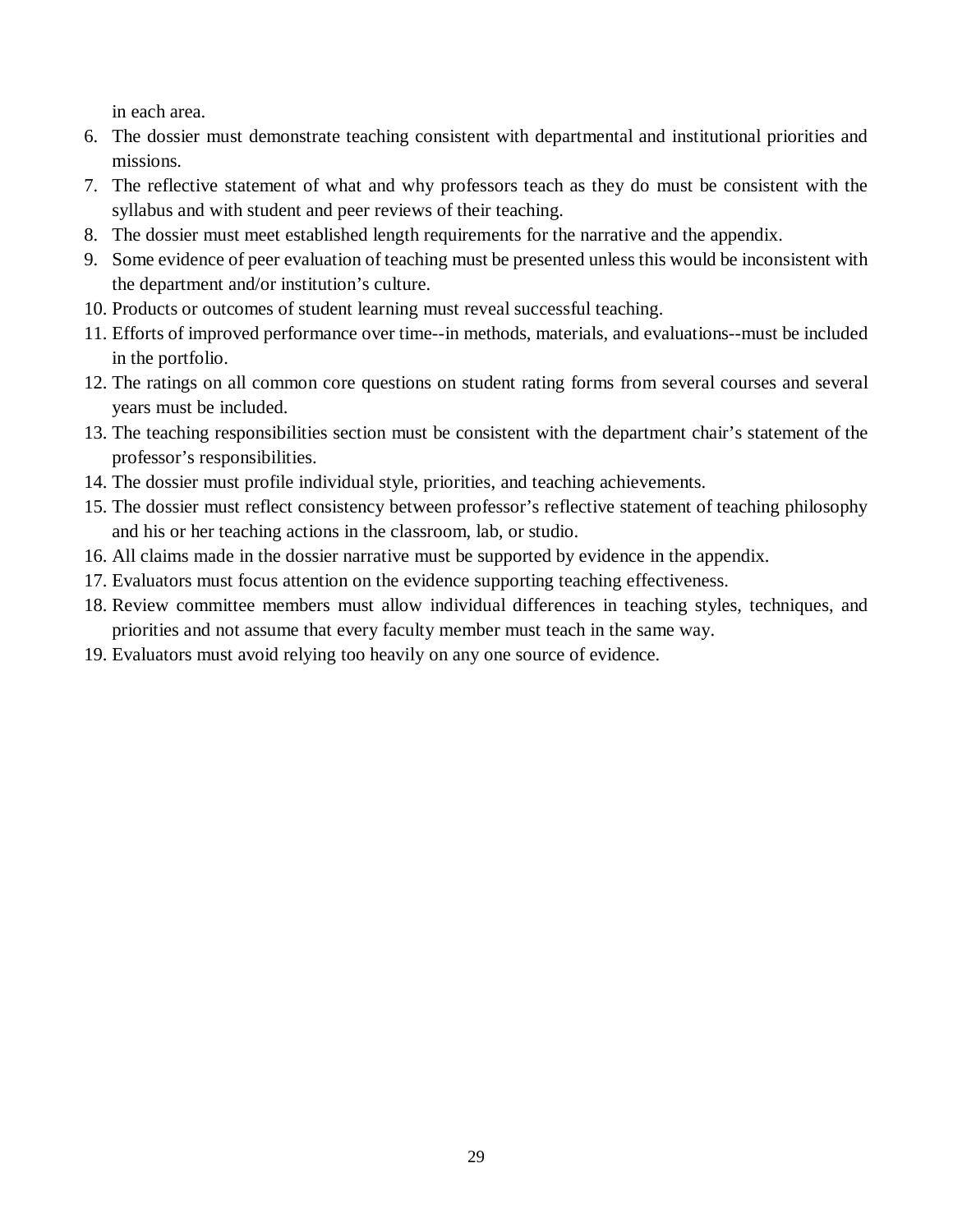#### **C.5. ADDITIONAL RESOURCES RELATING TO TEACHING DOSSIER**

- Anderson, Erin, ed. (1993) "*Campus Use of the Teaching Portfolio: Twenty-Five Profiles"*, American Association for Higher Education.
- Bernstein, D.J. (2002). Representing the intellectual work in teaching through peer-reviewed course portfolios. In S.F. Davis and W. Buskit (Eds.), *The Teaching of Psychology: Essays in Honor of Wilbert J. McKeachie and Charles L. Brewer*. Mahwah, NJ: Erlbaum.
- Braskamp, L.A., & Ory, J.C. (1994). Assessing faculty work: Enhancing individual and institutional performance. San Francisco, CA: Jossey-Bass.
- Brent, R., and Felder, B. (2004). A protocol for peer review of teaching. Proceedings of the 2004 American Society for Engineering Education Annual Conference & Exposition.
- Burns, C.W. (1999). Teaching portfolios and the evaluation of teaching in higher education: Confident claims, questionable research support. *Studies in Educational Evaluation, 25*(2), 131-142.
- Burns, C.W. (2000). Teaching portfolios: Another perspective. *Academe, 86*(1), 44-47.
- Cambridge, B. (2001) Electronic Portfolios: Emerging Practices in Student, Faculty, and Institutional Learning, American Association for Higher Education.
- Centra, J. (2000). Evaluating the teaching portfolio: A role for colleagues. New Directions for Teaching and Learning, 83, 87-93.
- Chism, N.V.N. (1997-8). Developing a philosophy of teaching statement. *Essays on Teaching Excellence, 9*(3), 1-2.
- Chism, N.V.N. (1999). *Peer Review of Teaching*, Bolton, MA, Anker Publishing.
- Davis, B.G. (2009). *Tools for teaching (2nd edition)*. San Francisco, CA: John Wiley & Sons, Inc.
- Dochy, F.J.R.C., Segers, M., & Sluijsmans, D. (1999). The use of self-, peer and co-assessment in higher education: A review. *Studies in Higher education*, *24*(3), 331-350.
- Edgerton, R., Hutchings, P., and Quinlan, K. (1991) "The Teaching Portfolio: Capturing the Scholarship in Teaching". American Association for Higher Education, Washington, D.C.
- Hoyt, D.P., & Pallett, W.H. (1999). "*Appraising teaching effectiveness: Beyond student ratings"*. IDEA Paper No. 36, Kansas State University Center for Faculty Evaluation and Development *<www.idea.ksu.edu*>.
- Hutchings, P. (ed.) (1998), "The Course Portfolio: How Faculty Can Examine Their Teaching to Advance Practice and Improve Student Learning", American Association for Higher Education.
- Knapper, C., & Wright, W.A. (2001). *Using portfolios to document good teaching: Premises, purposes, practices*. New Directions for Teaching and Learning, 88, 19-29.
- Miller, J.E. (2005). *Teaching portfolios for faculty and graduate teaching assistants*. Paper presented at the International College Teaching Methods and Styles Conference, Reno, NV.
- Millis, B.J. (1995). "Shaping the reflective portfolio: A philosophical look at the mentoring role". *Journal on Excellence in College Teaching, 6*(1), 65-73.
- Mues, F., & Sorcinelli, M. D. (2000). Preparing a teaching portfolio. *Amherst Mass.: University of Massachusetts, The Centre for Teaching*.
- Murray, J.P. (1997) "Successful Faculty Development and Evaluation: The Complete Teaching Portfolio", ERIC Clearinghouse on Higher Education.
- National Research Council. (2003). Evaluating and improving undergraduate teaching in Science, Technology, Engineering, and Mathematics. Washington, DC: National Academies Press.